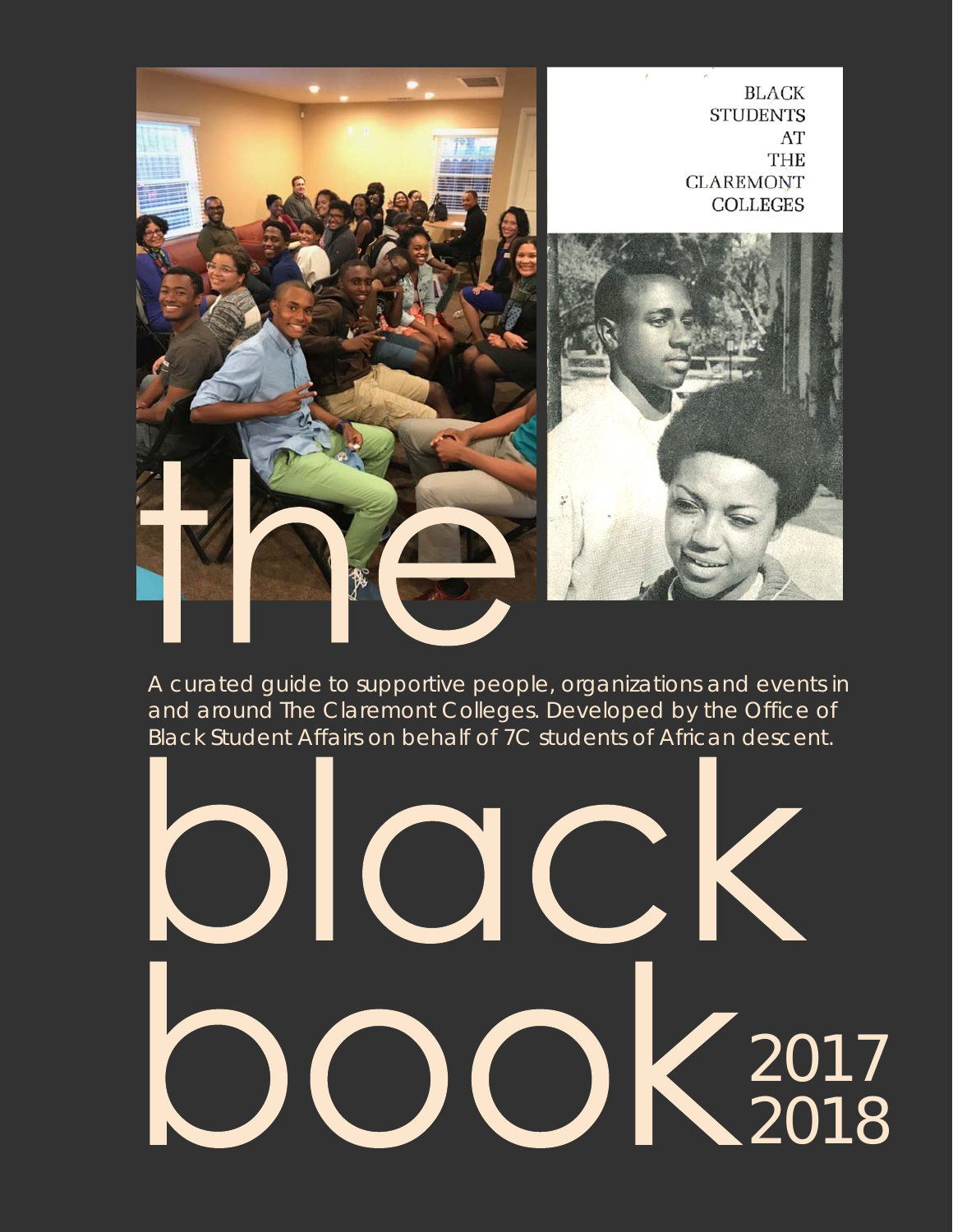#### *Our students asked, and we listened!*

**The Black Book** is an OBSA student staff-generated resource guide containing essential information tailored to the needs of students of African descent. This collection is part of our office's retention efforts and aligns with our service mission on behalf of Black students at The Claremont Colleges.

#### *How to use this guide*

- Locate supportive staff and faculty of African descent on any campus
- Locate shared services and career center offices
- Find Black cultural events, concerts and other activities off campus
- Find Black-owned and 7C Black alumni-owned businesses and services
- Use it as a starting point to find scholarships and other opportunities for students of African descent

#### *What else you should know*

This collection is not exhaustive and we'd love YOUR input in keeping the guide current and accurate. Please submit any suggested resources (name, type, address, website and contact) to obsa@cuc.claremont.edu with the subject BLACK BOOK to ensure your entries can be considered.

#### In solidarity,

#### **The Office of Black Student Affairs Team**

Lydia Middleton, Dean and Director Nick Daily, Assistant Dean Latreace Cox, Administrative and Events Coordinator

Graduate student staff: Amber Kea-Edwards, Cleopatre Thelus, Tiffani J. Smith. Undergraduate student staff: Ellington Bramwell and Isaac Dewey Tucker-Rasbury

*Cover images: Students, faculty and staff at OBSA's 2017 STEM mixer and the1968 Claremont Colleges Black Student recruitment brochure cover.* 

*Special thanks to Cleopatre Thelus for compiling the information that appears in this guide!*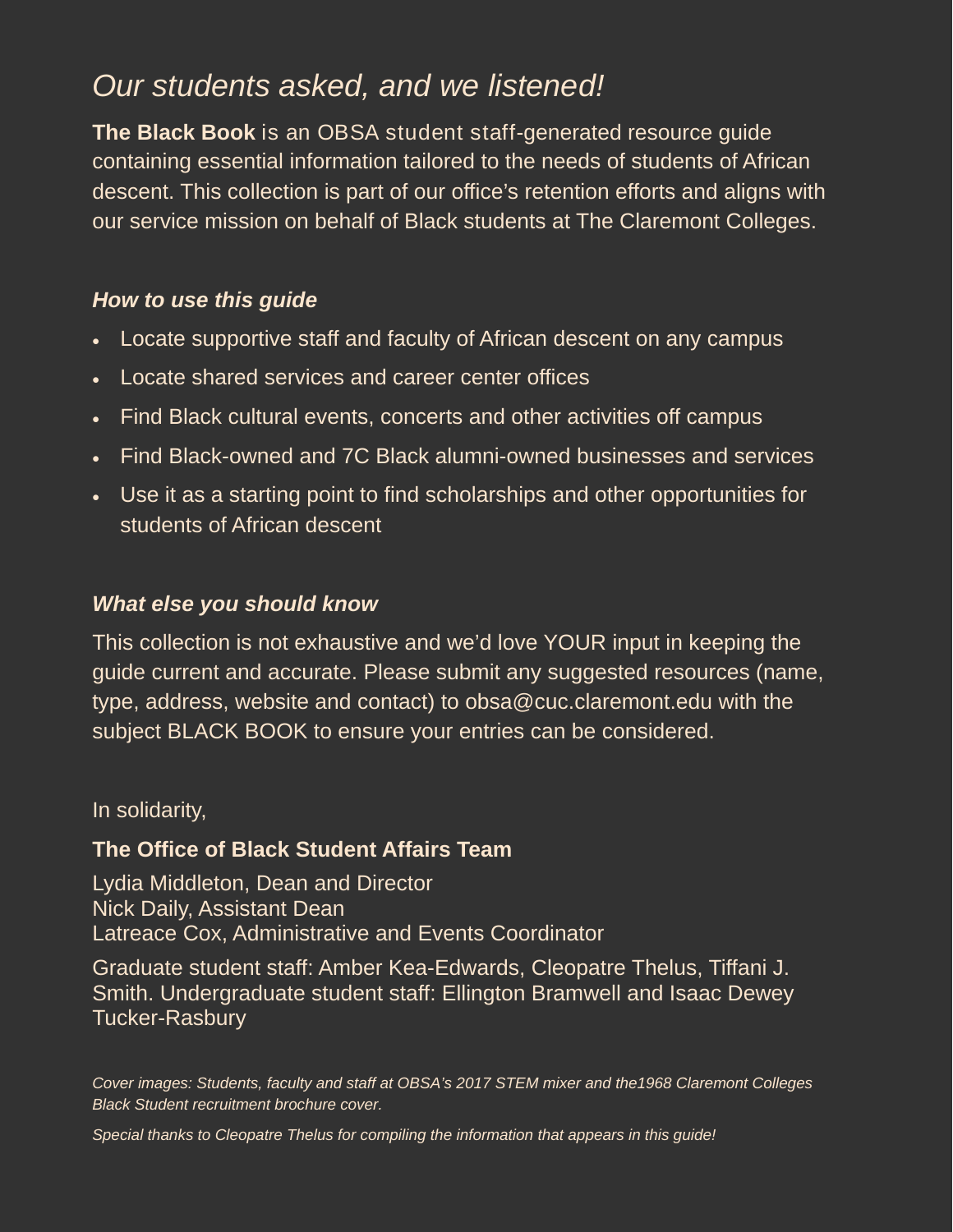| <b>Name/Title</b>       | <b>Affiliation</b>                        | Department/ Area of<br><b>Study</b>                                                          | <b>Email Address</b>                        | <b>Phone Number</b>    |
|-------------------------|-------------------------------------------|----------------------------------------------------------------------------------------------|---------------------------------------------|------------------------|
| Lydia Middleton         | <b>Claremont University</b><br>Consortium | Dean and Director,<br>Office of Black Student                                                | lydiam<br>@cuc.claremont.edu                | (909) 607-3669         |
| <b>Nick Daily</b>       | <b>Claremont University</b><br>Consortium | Assistant Dean, Office<br>of Black Student Affairs                                           | nick_daily@cuc.clarem<br>ont.edu            | Same as above          |
| Latreace Cox            | <b>Claremont University</b><br>Consortium | <b>Administrative &amp; Events</b><br>Coordinator, Office of<br><b>Black Student Affairs</b> | latreace_cox@cuc.clare<br>mont.edu          | Same as above          |
| Chris Bass              | <b>Claremont University</b><br>Consortium | Assistant V.P of Student<br>Affairs                                                          | christopher_bass<br>@cuc.claremont.edu      | 909-607-9378           |
| Chauncey Jones          | <b>Claremont University</b><br>Consortium | Environmental Health &<br>Safety Specialist                                                  | Chauncey_Jones<br>@cuc.claremont.edu        | (909) 607-7097         |
| Jered Knox              | <b>Claremont University</b><br>Consortium | <b>Information Technology</b>                                                                | jeredk@cuc.claremont.<br>edu                | (909) 607-7512 (77512) |
| <b>Dedrick Bates</b>    | <b>Claremont University</b><br>Consortium | <b>Campus Safety Corporal</b>                                                                | dedrickb@cuc.<br>claremont.edu              | (909) 621-8170 (18170) |
| Amir Dennis             | <b>Claremont University</b><br>Consortium | Campus Safety Corporal   amir_dennis@cuc.                                                    | claremont.edu                               | (909) 621-8170 (18170) |
| <b>Brittany Beasley</b> | <b>Claremont University</b><br>Consortium | Senior Staff Psycholo-<br>gist                                                               | Brittany_Beasley@cuc.<br>claremont.edu      | (909) 621-8202 (18202) |
| Denise Hayes            | <b>Claremont University</b><br>Consortium | V.P of Student Affairs                                                                       | denise_hayes<br>@cuc.claremont.edu          | (909) 621-8355 (18355) |
| Jennifer Thompson       | <b>Claremont University</b><br>Consortium | Interim Social Science<br>Team Lead (Library)                                                | jennifer<br>_thompson@cuc.clare<br>mont.edu | (909) 607-0901 (70901) |
| Salima Lemelle          | <b>Claremont University</b><br>Consortium | User Services and Re-<br>source Sharing                                                      | salima_lemelle<br>@cuc.claremont.edu        |                        |
| <b>Stephanie Dornes</b> | <b>Claremont University</b><br>Consortium | Director of Human Re-<br>sources                                                             | stephanie dornes<br>@cuc.claremont.edu      |                        |
| <b>Tammy Green</b>      | <b>Claremont University</b><br>Consortium | Director of Student<br><b>Disabilities Resource</b><br>Center                                | tammy_green<br>@cuc.claremont.edu           |                        |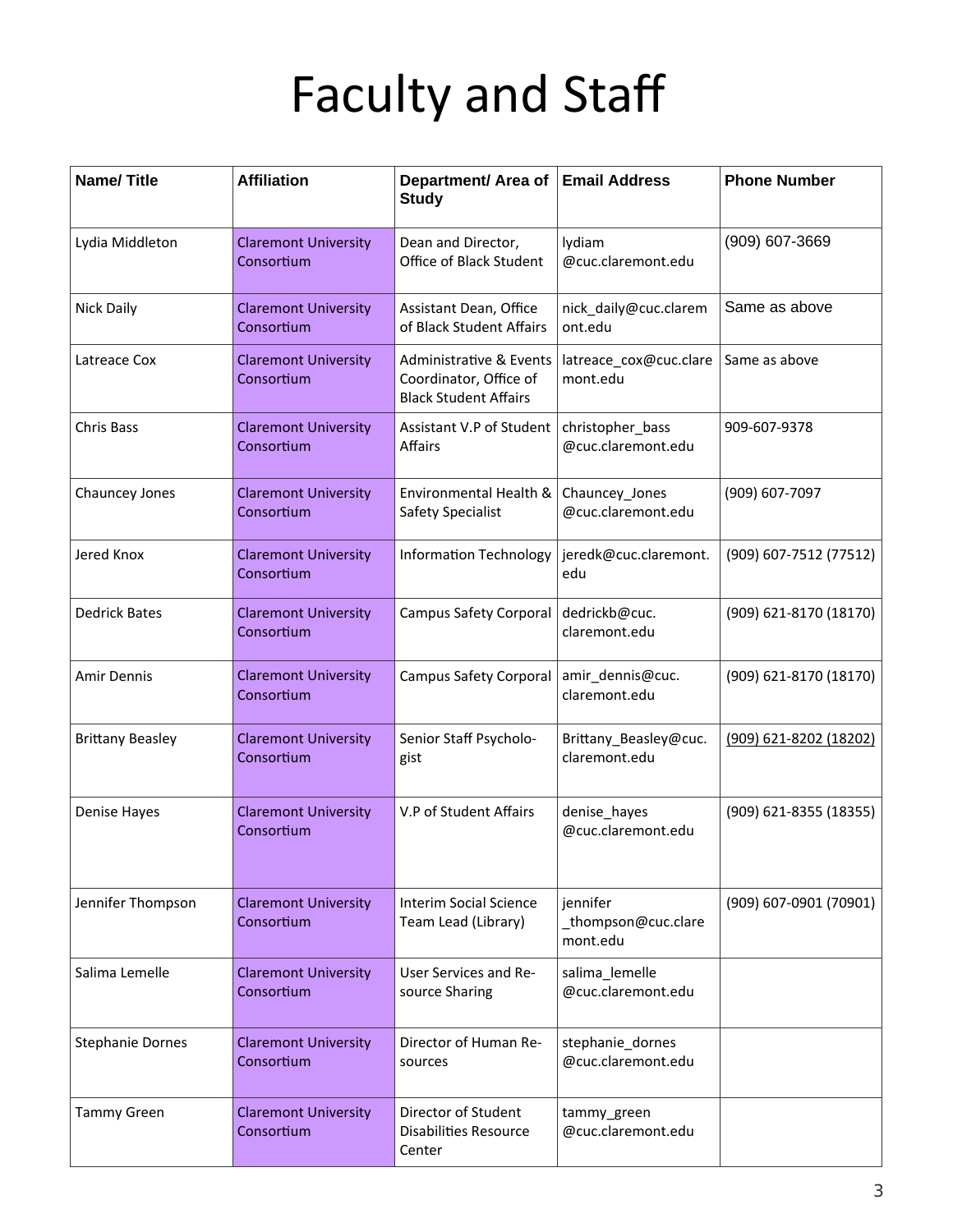| <b>Name/Title</b>    | <b>Affiliation</b> | Department/ Area of<br><b>Study</b>                                         | <b>Email Address</b>                       | <b>Phone Number</b> |
|----------------------|--------------------|-----------------------------------------------------------------------------|--------------------------------------------|---------------------|
| Brandon Kyle         | Pomona College     | Associate Director of Com-<br>munity Development<br>and Annual Giving       | brandon.kyle@pomona.edu                    | (909) 607-9142      |
| <b>Ric Townes</b>    | Pomona College     | Associate Dean, Student<br>Mentoring and Leadership                         | ric.townes@pomona.edu                      | (909) 621-8376      |
| John Lopes           | Pomona College     | Assistant Director of Smith<br>Campus Center                                | john.lopes@pomona.edu                      | (909) 621-8610      |
| Steven Jubert        | Pomona College     | Associate Dean of Campus<br>Life and Director of<br><b>Residential Life</b> | steven.jubert@pomona.edu<br>(909) 621-8256 |                     |
| Ashanti Smalls       | Pomona College     | Academic Coordinator of<br>Dance                                            | ashanti.smalls@pomona.edu                  | (909) 621-8176      |
| Joseph Reynolds      | Pomona College     | Media Services Technician                                                   | joseph.reynolds@pomona.edu                 | (909) 607-1802      |
| Ron Nemo             | Pomona College     | Manager Landscaping<br>Grounds                                              | ronald.nemo@pomona.edu                     | (909) 607-2243      |
| Mike Walden          | Pomona College     | Assistant Dean of Admis-<br>sions                                           | Michael. Walden@pomona.edu                 |                     |
| Jonathan Fitzhugh    | Pomona College     | Assistant Controller and<br>Chief Accountanr                                |                                            |                     |
| Rolando Talbott      | Pomona College     | Director of Project Manag-<br>ment                                          | rolondo.talbott@pomona.edu                 | (909) 607-3888      |
| Carolyn Ratteray     | Pomona College     | Assistant Professor of The-<br>atre and Dance                               | carolyn.ratteray@pomona.edu                | (909) 607-4390      |
| Tieisha Tift         | Pomona College     | <b>Assistant Dean of Admis-</b><br>sions                                    | tieisha.tift@pomona.edu                    |                     |
| <b>Ashley Pallie</b> | Pomona College     | Associate Dean of Admis-<br>sions                                           | ashley.pallie@pomona.edu                   |                     |
| Cathy Seaman         | Pomona College     | Seaver Theatre Director                                                     | cathy.seaman@pomona.edu                    | (909) 607-4377<br>4 |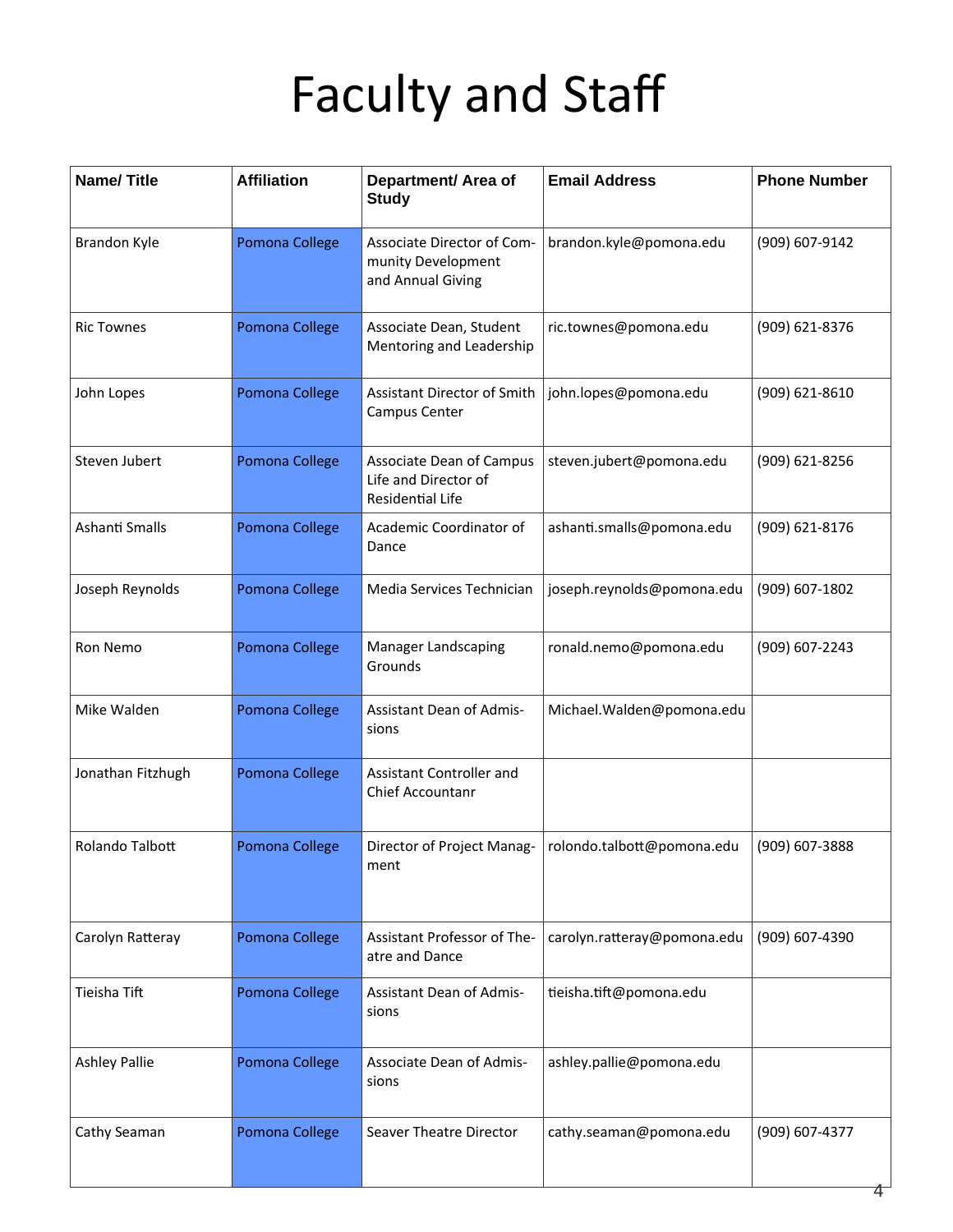| <b>Name/Title</b>  | <b>Affiliation</b> | <b>Department/ Area of Study</b>                                                                         | <b>Email Address</b>                          | <b>Phone Number</b> |
|--------------------|--------------------|----------------------------------------------------------------------------------------------------------|-----------------------------------------------|---------------------|
| Elizabeth Glater   | Pomona College     | Assistant Professor of Neurosci-<br>ence                                                                 | elizabeth.glater@pomona.edu<br>(909) 607-0880 |                     |
| Faye Epps          | Pomona College     | Administrative Assistant, Alumni<br>faye.epps@pomona.edu<br>Relations                                    |                                               |                     |
| Faye Moore         | Pomona College     | Desktop Support Specialist<br>amelia.moore@pomona.edu                                                    |                                               | (909) 621-8061      |
| Jan Collins-Eaglin | Pomona College     | Associate Dean of Students for<br><b>Personal Wellness and Success</b>                                   | jan.collins-<br>eaglin@pomona.edu             | (909) 607-2147      |
| Kimberly Gadlin    | Pomona College     | Lecturer in Theatre and Dance                                                                            | kimberly.gadlin@pomona.edu                    |                     |
| Nicole Weekes      | Pomona College     | Associate Dean of the College;<br>Professor of Neuroscience                                              | nicole_weekes@pomona.edu                      | (909) 607-9105      |
| Rita Shaw          | Pomona College     | <b>Student Services and Wellness</b><br>Coordinator                                                      | rita.shaw@pomona.edu                          | (909) 621-8017      |
| Wanda Gibson       | Pomona College     | Sr. Associate Director of the CDO;<br>Career Counseling & Programs,<br><b>Assistant Dean of Students</b> | wanda.gibson@pomona.edu                       | 909-621-8144        |
| Tanya Johnson      | Pomona College     | Director of Parent Engagement<br>and Giving                                                              | tanya.johnson@pomona.edu                      | (909) 607-9999      |
| Phyllis J. Jackson | Pomona College     | Associate Professor of Art History                                                                       | pjackson@pomona.edu                           | (909) 607-2971      |
| Angela Grundy      | Pomona College     | Associate Dean of Campus Life<br>and Director of Housing and Di-<br>rector of Residence Life             |                                               |                     |
| Eric A. Hurley     | Pomona College     | Associate Professor of Psychology<br>and Africana Studies                                                | eric.hurley@pomona.edu                        | (909) 607-1023      |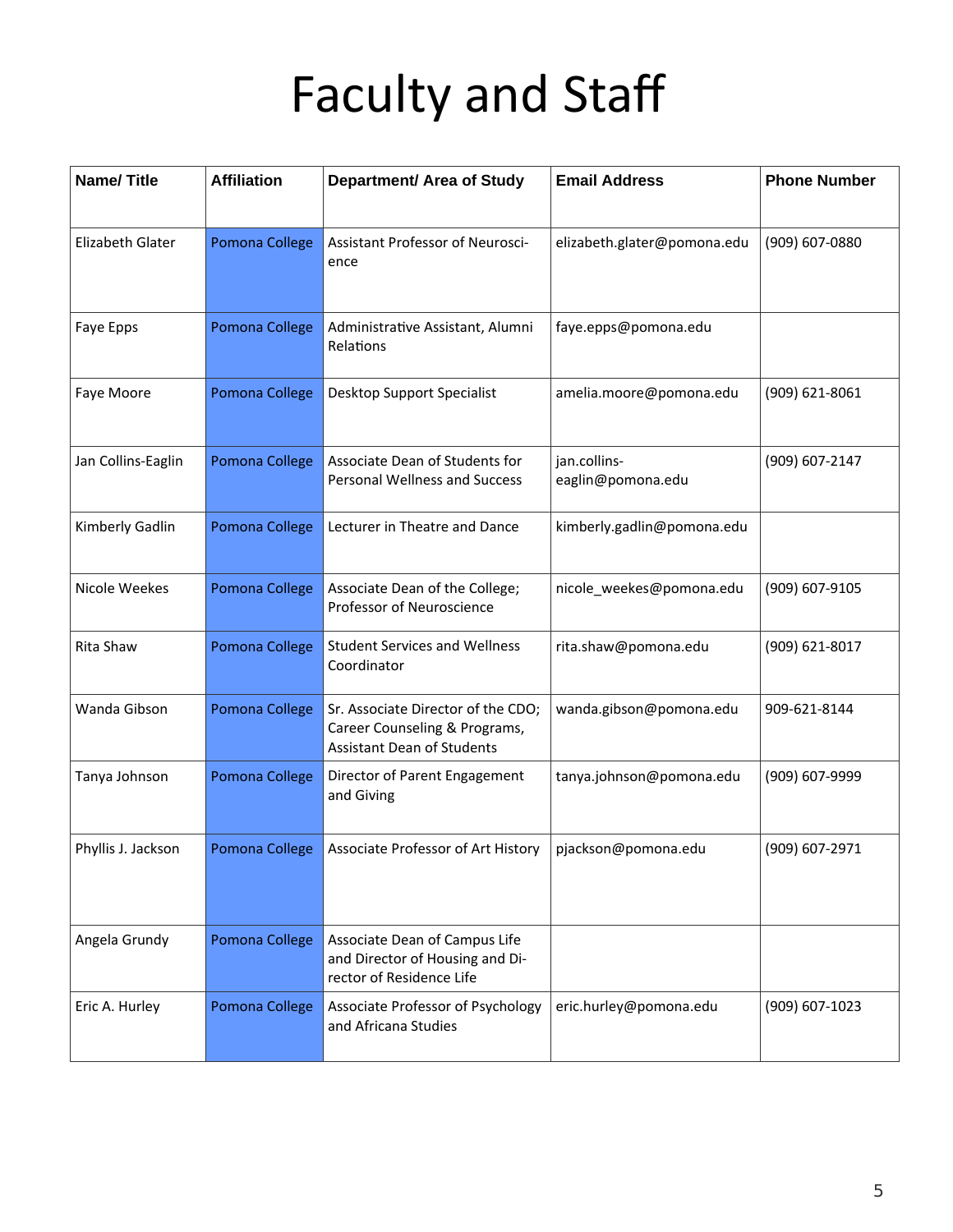| <b>Name/Title</b>              | <b>Affiliation</b>                   | Department/ Area of<br><b>Study</b>                                               | <b>Email Address</b><br><b>Phone Number</b> |              |
|--------------------------------|--------------------------------------|-----------------------------------------------------------------------------------|---------------------------------------------|--------------|
| Dwayne Okpaise                 | <b>Pitzer College</b>                | <b>Admission Counselor</b>                                                        | dwayne_okpaise@pitzer.edu                   |              |
| Melvin Oliver                  | <b>Pitzer College</b>                | President of Pitzer College                                                       | 909.621.8198<br>PitzerPresident@pitzer.edu  |              |
| Kebokile Dengu-Zvobgo          | <b>Pitzer College</b>                | Associate Dean, Study Abroad<br>and International Programs                        | 909.607.3609<br>kebokile_dengu-zvobgo       |              |
| Alicia Bonaparte               | <b>Pitzer College</b>                | Associate Professor of Sociol-<br>ogy                                             | 909.607.8876<br>alicia_bonaparte@pitzer.edu |              |
| <b>Muriel Poston</b>           | <b>Pitzer College</b>                | Professor of Environmental<br>Analysis                                            | muriel_poston@pitzer.edu                    | 909.607.3762 |
| Victoria Nelson Martin-<br>sen | <b>Pitzer College</b>                | Senior Director of Parent Re-<br>lations                                          | victo-<br>ria_martinsen@pitzer.edu          |              |
| Sue Grier                      | <b>Pitzer College</b>                | <b>Student Affairs Assistant</b>                                                  | 909.621.8241                                |              |
| Mohamed Omar                   | <b>Harvey Mudd</b><br><b>College</b> | Department of Mathematics,<br>Professor                                           | 909 607 2177<br>omar@g.hmc.edu              |              |
| Talithia Williams              | <b>Harvey Mudd</b><br><b>College</b> | Data analytics, Mathematics,<br>Modeling, Statistics, STEM<br>outreach, Professor | twilliams@hmc.edu                           |              |
| Debbie Bills                   | <b>Harvey Mudd</b><br><b>College</b> | Assistant V.P., Advancement<br><b>Services</b>                                    | dbills@hmc.edu                              |              |
| Rae Chresfield                 | <b>Harvey Mudd</b><br><b>College</b> | Associate Dean for Student<br><b>Health and Wellness</b>                          |                                             |              |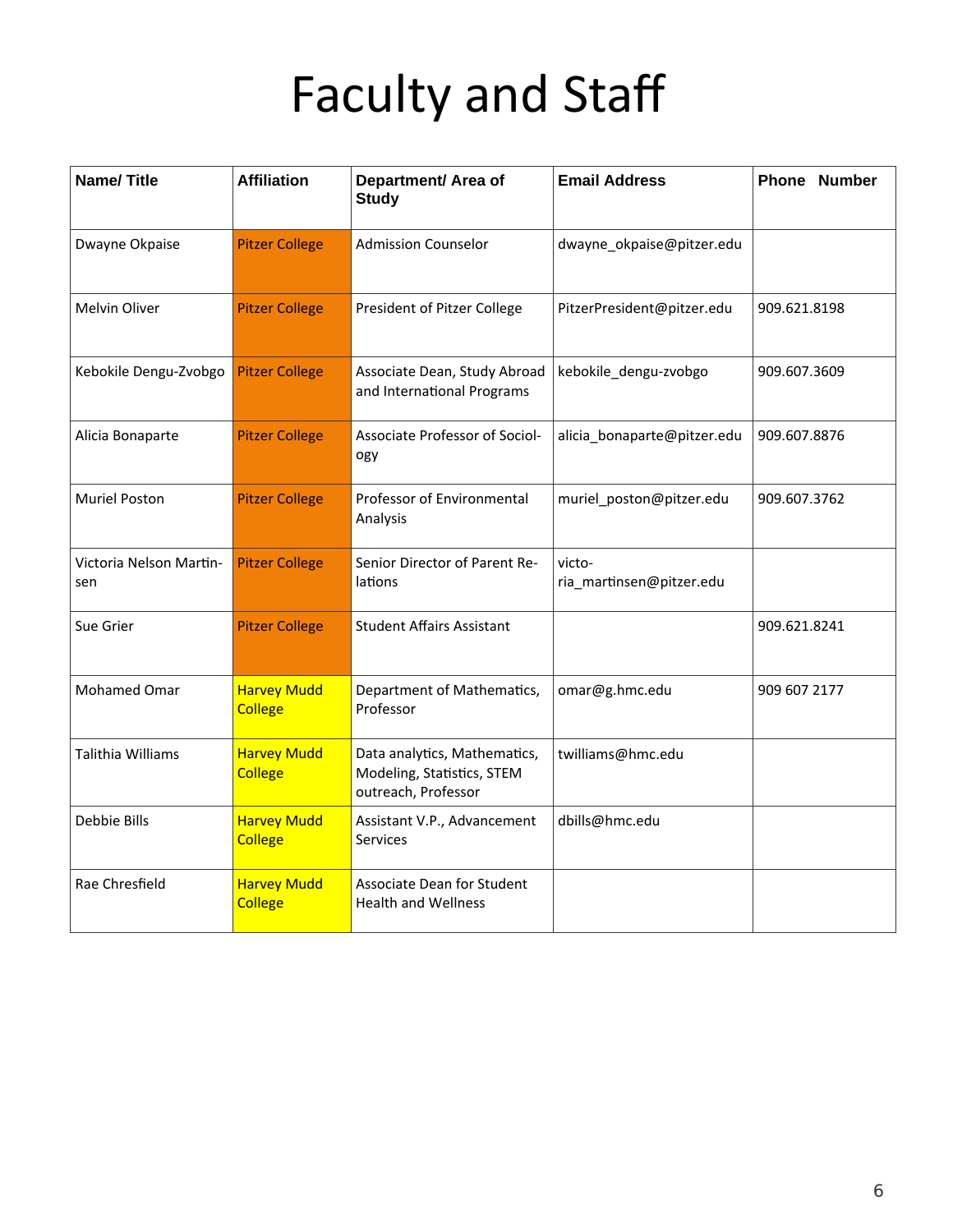| <b>Terry Tumey</b>  | <b>Claremont McKenna</b><br><b>College</b>     | Director of Athletics, Physi-<br>terrence.tumey@cmc.edu<br>cal Education & Recreation-<br>al Services,<br>William B. Arce Professor &<br>George R. Roberts Fellow |                                 |                |  | (909) 607-3138 |  |  |
|---------------------|------------------------------------------------|-------------------------------------------------------------------------------------------------------------------------------------------------------------------|---------------------------------|----------------|--|----------------|--|--|
| <b>Chris Spells</b> | <b>Claremont McKenna</b><br>College            | Director of Recreation &<br>Manager of Roberts Pavilion                                                                                                           | cspells@cmc.edu                 | 909.607.8748   |  |                |  |  |
| <b>Vince Greer</b>  | <b>Claremont McKenna</b><br><b>College</b>     | <b>Associate Dean of Students</b><br>for Diversity, Inclusion, and<br>Residential Life                                                                            | vince.greer@cmc.edu             | (909) 607-9357 |  |                |  |  |
| Nyree Gray          | <b>Claremont McKenna</b><br>College            | Assistant V.P. for Diversity<br>nyree.gray@cmc.edu<br>and Inclusion and Chief Civil<br><b>Rights Officer</b>                                                      |                                 | (909) 607-0347 |  |                |  |  |
| Germaine Graham     | <b>Claremont McKenna</b><br><b>College</b>     | Senior Associate Director of<br>germaine.graham@cmc.edu<br><b>Financial Aid</b>                                                                                   |                                 | (909) 621-8356 |  |                |  |  |
| Georgette DeVeres   | <b>Claremont McKenna</b><br>College            | Associate V.P. and Dean of<br>Admission and Financial Aid                                                                                                         | gdeveres@cmc.edu                |                |  |                |  |  |
| Chris Christion     | <b>Claremont Graduate</b><br><b>University</b> | <b>Gallery Manager</b>                                                                                                                                            | chris.christion@cgu.edu         | 909-607-6138   |  |                |  |  |
| Collins Ejiogu      | <b>Claremont Graduate</b><br><b>University</b> | <b>Student Accounts Manager</b>                                                                                                                                   | collins.ejiogu@cgu.edu          | 909-607-0433   |  |                |  |  |
| Linda Perkins       | <b>Claremont Graduate</b><br><b>University</b> | <b>Associate University Profes-</b><br>sor and Director of Applied<br>Women's Studies                                                                             | linda.perkins@cgu.edu           |                |  |                |  |  |
| Jessica Jones       | <b>Claremont Graduate</b><br><b>University</b> | Academic Assistant for Cur-<br>riculum and Faculty Support<br>School of Arts & Humanities                                                                         | jessica.jones@cgu.edu           | 909-621-8082   |  |                |  |  |
| Deborah Faye Carter | <b>Claremont Graduate</b><br><b>University</b> | <b>Educational Studies</b>                                                                                                                                        | deborahfaye.carter<br>@cgu.edu  |                |  |                |  |  |
| Dionne Bensonsmith  | <b>Claremont Graduate</b><br><b>University</b> | Adjunct Professor- Applied<br>Women's Studies                                                                                                                     | dbenson-<br>smith2008@gmail.com |                |  |                |  |  |
| Gwen Smith          | <b>Claremont Graduate</b><br><b>University</b> | <b>Student Records Assistant</b>                                                                                                                                  | gwen.smith@cgu.edu              | (909) 607-0431 |  |                |  |  |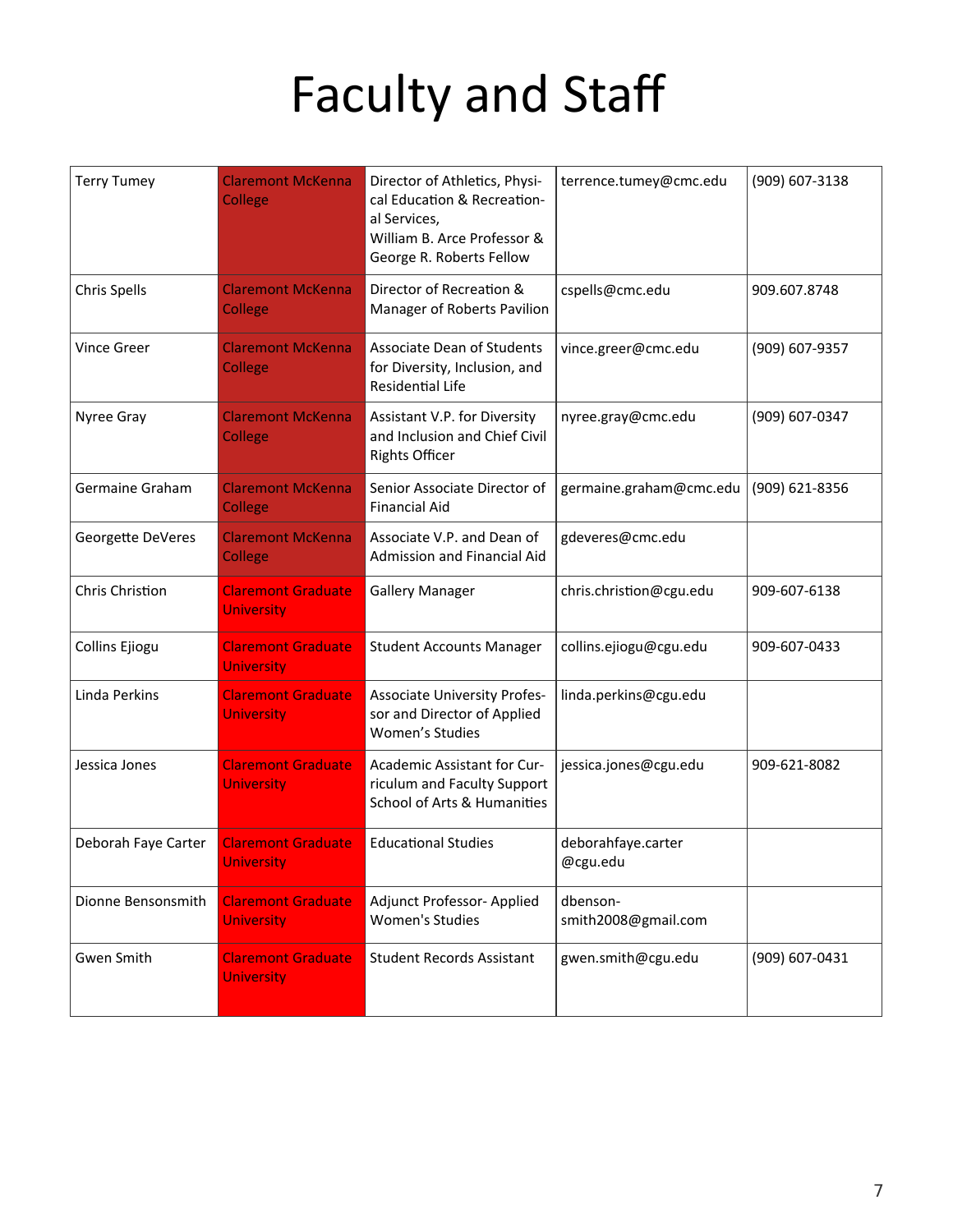| Denise Nelson Nash      | <b>Scripps College</b> | Senior Advising Team, V.P.<br>and Secretary of the Board<br>of Trustees              | dnelnash@scrippscollege.edu          |                |
|-------------------------|------------------------|--------------------------------------------------------------------------------------|--------------------------------------|----------------|
| Dorienne Brewster       | <b>Scripps College</b> | Network Support Specialist                                                           | DORI@ScrippsCollege.edu              | (909) 621-8253 |
| Jamilla Jamison         | <b>Scripps College</b> | Director-Enrollment Strate-<br>gies & Operations                                     | jjamison@scrippscollege.edu          | (909) 621-8149 |
| Selina Okeyo            | <b>Scripps College</b> | <b>Gift Accounting Database</b><br>Coordinator                                       | Sokeyo@ScrippsCollege.edu            | (909) 607-7284 |
| Sheila Walker           | <b>Scripps College</b> | Professor of Psychology;<br>Chair, Intercollegiate De-<br>partment of Africana Stud- | sheila.walker<br>@scrippscollege.edu | (909) 607-2908 |
| <b>Tonya Montgomery</b> | <b>Scripps College</b> | <b>Student Services Coordina-</b><br>tor                                             | Tmontgom<br>@ScrippsCollege.edu      | 909-607-6110   |
| Jenn Wells              | <b>Scripps College</b> | <b>Assistant Dean and Director</b><br>of SCORE                                       | jwells@scrippscollege.edu            | 909-607-8869   |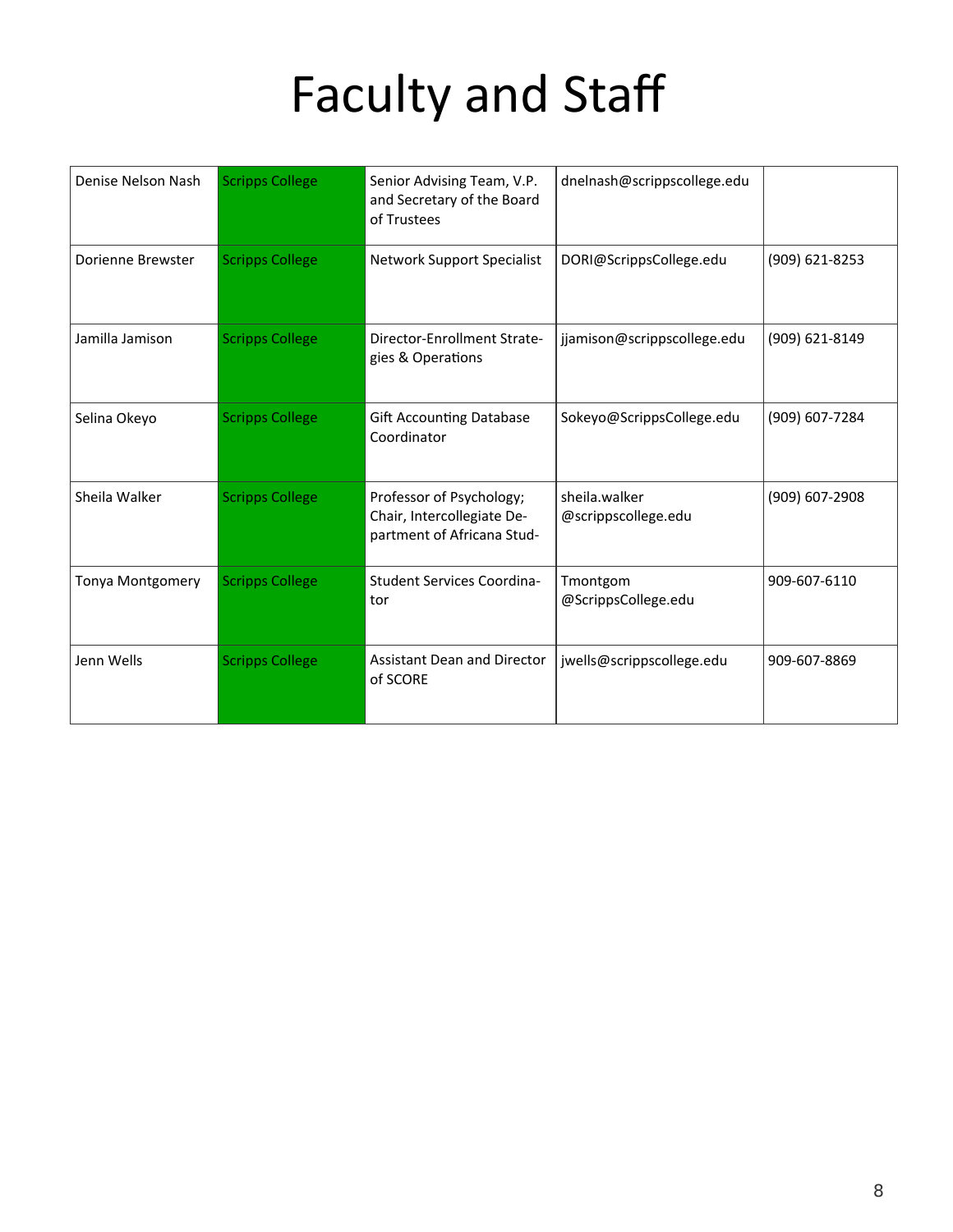# Hair/Beauty/Food

| <b>Business Name</b>                      | Category                                                      | <b>Address</b>                                                                                                                                | <b>Phone Number</b>                                                |
|-------------------------------------------|---------------------------------------------------------------|-----------------------------------------------------------------------------------------------------------------------------------------------|--------------------------------------------------------------------|
| J & J's BBQ and Fish                      | Food                                                          | 751 Indian Hill Blvd, Pomona, CA<br>91767                                                                                                     | (909) 865-6700<br>(951) 453-8240 (Cell)                            |
| Hilltop's Jamaican Market &<br>Restaurant | Food/Market                                                   | 1061 E Holt Ave, Pomona, CA<br>91767                                                                                                          | (909) 629-6407                                                     |
| Shades of Afrika- Corona, CA   Market     |                                                               | 1390 W. 6th St. Suite 100, Corona,<br>CA 92882                                                                                                | (951) 284-7888                                                     |
| Shades of Afrika-Long<br>Beach, CA        | Market                                                        | 1001 E 4th St, Long Beach, CA<br>90802                                                                                                        | (562) 436-2210                                                     |
| Simply Wholesome                          | Food/Market                                                   | 4508 W Slauson Ave, Los Angeles,<br>CA 90043                                                                                                  | (323) 294-2144                                                     |
| <b>Beola's Southern Cuisine</b>           | Food                                                          | 1845 E Holt Blvd, Ontario, CA<br>91761                                                                                                        | (909) 390-3663                                                     |
| Day Day's BBQ & Waffle<br>House           | Food                                                          | 994 E. Holt Blvd, Pomona, CA<br>91767                                                                                                         | (909) 622-3217                                                     |
| Maple House Chicken & Waf-<br>fles        | Food                                                          | 1520 N. Mountain Ave. Ste 101, On-<br>tario, CA 91762                                                                                         | (909) 984-2300                                                     |
| Not Your Mama's Wings                     | Food                                                          | 1150 E. Philadelphia St., Ste 112,<br>Ontario, CA 91761                                                                                       | 909.923.2244                                                       |
| Dane and Beale's Texas<br><b>BBQ</b>      | Food                                                          | 7373 East Ave., Fontana, CA 92336                                                                                                             | (909) 899-5300                                                     |
| <b>Evelyn Special Effects</b>             | Hair Salon                                                    | 467 North Main St., Pomona, CA<br>91768                                                                                                       | (909) 623-8468                                                     |
| <b>Blush Beauty Bar</b>                   | <b>Beauty</b><br>(Professional<br>M.A.C. Air<br>brush makeup) | 1600 East Holt Ave. D-21 & J-3, Po-<br>mona, CA 91767 (Valley Indoor<br>Swap Meet)<br>147 East 2nd St., Pomona, CA<br>91766 (Old Town Pomona) | (909) 374-9779 (Olivia or<br>Andy)<br>olivia-<br>perez85@yahoo.com |
| LJ Foods International Inc.               |                                                               |                                                                                                                                               | (909) 236-2120 CEO Lar-<br>ry Anderson                             |
| Sheila's Hair Salon                       | Hair Salon                                                    | 894 North Garey Ave., Pomona, CA<br>91767                                                                                                     | (909) 964-2004<br>sheilagat-<br>lin77@yahoo.com                    |
| Janesther African Hair Braid-<br>ing      | Hair Salon                                                    | 9672 Central Ave., Montclair, CA<br>91763                                                                                                     | (909) 395-6941 (Esther)<br>(909) 243-0106<br>(Jeannette)           |
| <b>Uppercuts Barbershop</b>               | Barbershop                                                    | 681 East Foothill Blvd., Pomona, CA<br>91767 (Next to Retro Fitness)                                                                          | (909) 706-1909                                                     |
| Coco Palm Restaurant                      | Food                                                          | 1600 Fairplex Dr, Pomona, CA<br>91768                                                                                                         | $(909)$ 469-1965                                                   |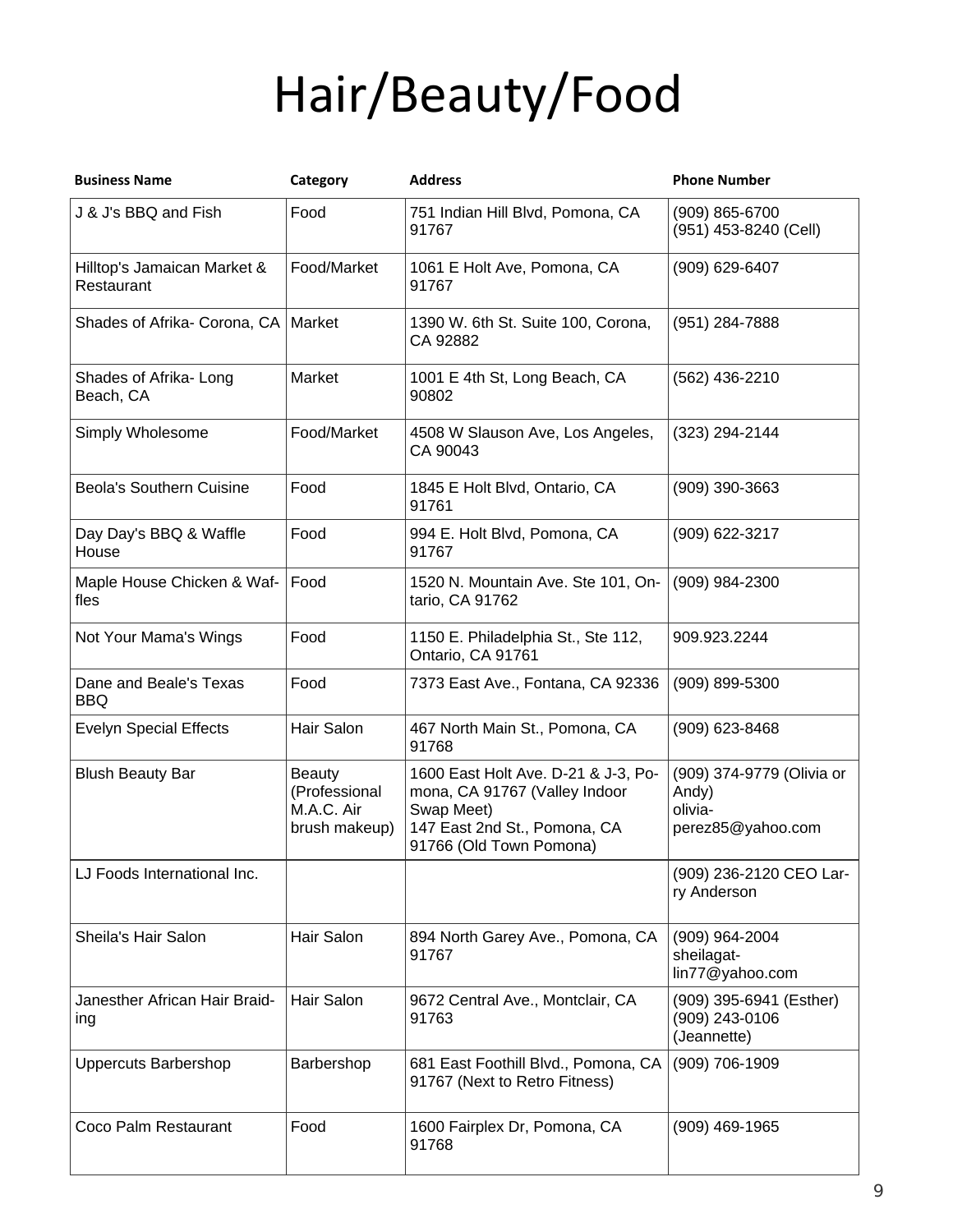### Black Alumni‐owned businesses

| Owner                       | <b>Business Category/Industry</b>                                                                                 | <b>Alma Mater</b>                    |
|-----------------------------|-------------------------------------------------------------------------------------------------------------------|--------------------------------------|
| Misha Faustina, M.D., FACS  | Ophthalmic Plastic & Reconstructive Surgery Academ-<br>ic Medicine;<br>Diplomate, American Board of Ophthalmology | <b>Pitzer College</b>                |
| Ruett S. Foster, M.A.       | Pastor-Community; Bible Church of Culver City                                                                     | <b>Pitzer College</b>                |
| Alfred Shine, J.D.          | Lawyer                                                                                                            | <b>Pitzer College</b>                |
| <b>Kelly Perine</b>         | Actor/Writer/Producer/Director                                                                                    | Pomona College                       |
| Maria Theresa D' Alessandro | Principal, First Mind Management, LLC; Certified Para-<br>legal/ Independent Film Production                      | <b>Pitzer College</b>                |
| Torie Weiston-Serdan        | <b>Educator and Non-Profit Director</b>                                                                           | <b>Claremont Graduate University</b> |
| Ashaki M. Jackson           | Research Analyst, Behavioral Health                                                                               | <b>Claremont Graduate University</b> |
| Shatara Michelle Ford       | Filmmaker                                                                                                         | <b>Pitzer College</b>                |
| <b>Brenda Evans</b>         | Sista Girl Music                                                                                                  | <b>Pitzer College</b>                |
| Aja Whitten                 | Massage Therapist (Souljourner Body Work)                                                                         | Pomona College                       |
| Kimberlina McKinney         | Attorney and Entrepreneur; KL & C Partners                                                                        | <b>Scripps College</b>               |
| <b>Michael Chukes</b>       | Artist                                                                                                            | <b>Claremont Graduate University</b> |
| Gloria Willingham-Toure'    | CEO of a Nonprofit Organization                                                                                   | <b>Claremont Graduate University</b> |
| Katrina L. Bledsoe          | Researcher, Evaluator, Consultant                                                                                 | <b>Claremont Graduate University</b> |
| <b>Tiombe Wallace</b>       | Intersectional Black Feminist Psychotherapist, Train-<br>er, and<br>Consultant at Tiombe MFT, Inc.                | <b>Scripps College</b>               |
| <b>Sky Shanks</b>           | Podiatrist (Foot and Ankle Surgeon), Private Practice                                                             | <b>Pitzer College</b>                |
| Thea Buford                 | Founder & Executive Director, Your Aspirations Con-<br>sulting, LLC                                               | <b>Pitzer College</b>                |
| Adrienne DeVine             | Grantwriter/Program Development Consultant                                                                        | <b>Claremont Graduate University</b> |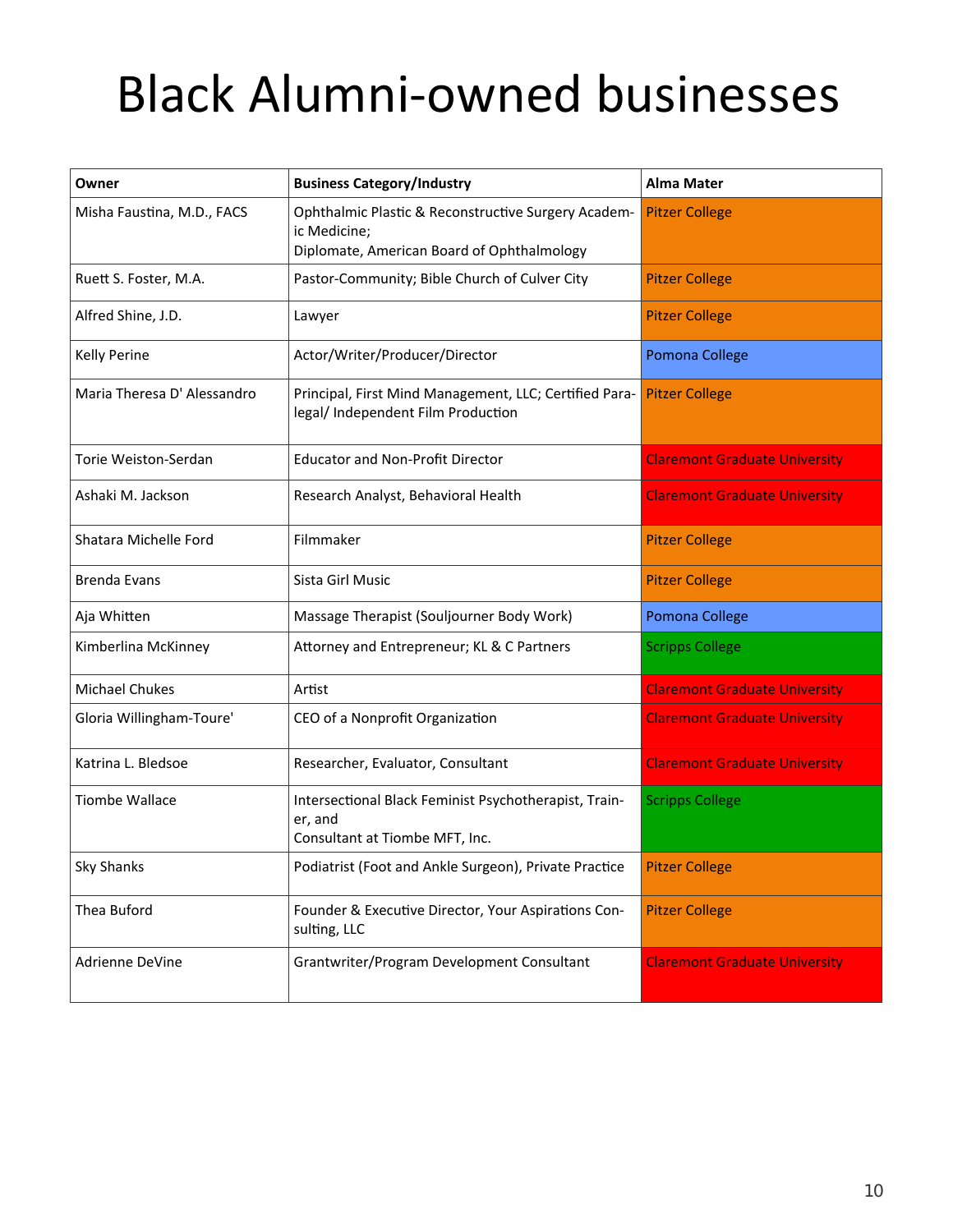| <b>Title</b>                                                                               | <b>Type</b>         | <b>Deadline</b> | Eligibility                                                                                                                                                                                                                                                                                                                                                                                                                                                                                                                                                                                                              |
|--------------------------------------------------------------------------------------------|---------------------|-----------------|--------------------------------------------------------------------------------------------------------------------------------------------------------------------------------------------------------------------------------------------------------------------------------------------------------------------------------------------------------------------------------------------------------------------------------------------------------------------------------------------------------------------------------------------------------------------------------------------------------------------------|
| American Political Science Asso-<br>ciation Minority Fellowship                            | Fellowship          | October         | Applicants must be U.S. citizens from one of the follow-<br>ing minority groups: African Americans, Asian Pacific<br>Americans, Latinos/as, and Native Americans. Graduating<br>seniors and alumni may apply.                                                                                                                                                                                                                                                                                                                                                                                                            |
| <b>Congressional Black Caucus</b><br><b>Foundation General Mills Health</b><br>Scholarship | Scholarship         | December        | Applicants must live in a Congressional Black Caucus dis-<br>trict. Freshmen, sophomores, juniors, seniors, and alum-<br>ni may apply.                                                                                                                                                                                                                                                                                                                                                                                                                                                                                   |
| Ford Foundation Diversity Fel-<br>lowships Program                                         | Fellowship          | November        | All citizens, nationals, and permanent residents (holders<br>of a Permanent Resident Card) of the United States, as<br>well as individuals granted deferred action status under<br>the Deferred Action for Childhood Arrivals Program, re-<br>gardless of race, national origin, religion, gender, age,<br>disability, or sexual orientation,<br>Individuals with evidence of superior academic achieve-<br>ment (such as grade point average, class rank, honors or<br>other designations), and<br>Individuals committed to a career in teaching and re-<br>search at the college or university level                   |
| <b>Generation Google Scholarship</b>                                                       | Scholarship         | January         | Be currently enrolled as an undergraduate or graduate<br>student at a university<br>Intend to be enrolled in or accepted as a full-time stu-<br>dent at a university in the US or Canada for the following<br>academic year<br>Exemplify leadership and demonstrate a passion for<br>computer science and technology<br>Exhibit a strong record of academic achievement                                                                                                                                                                                                                                                  |
| <b>UNCF/Merck Undergraduate</b><br>Science Research Scholarship<br>Awards                  | Scholarship         |                 | Enrolled full-time in any four-year college or university in<br>the United States<br>A junior who will be a B.S. or B.A. degree candidate in the<br>2015-2016 academic year<br>A student with a minimum GPA of 3.3 on a 4.0 scale<br>Committed to and eligible for the summer internship at a<br>Merck facility<br>A citizen or permanent resident of the United States                                                                                                                                                                                                                                                  |
| American Society for Microbiolo-<br>gy Undergraduate Research Cap-<br>stone Program        | <b>Travel Award</b> | January         | Be an ASM member<br>Be U.S. citizen or Permanent U.S. resident<br>Must have participated in an undergraduate research<br>program at a U.S. based institution<br>Must submit a research abstract for presentation to ASM<br>Microbe 2016<br>Freshmen with college level research experience, sopho-<br>mores, juniors, or seniors who will not graduate before<br>December 2015<br>Have conducted research in the microbiological sciences<br>at a U.S institution (host mentor is not required to be an<br>ASM member, but recommended)<br>Be accepted to present a poster or oral presentation at<br><b>ASM Microbe</b> |
| East Carolina University Summer<br>Program for Future Doctors                              | Summer Pro-<br>gram | March           | Applicants from minority or disadvantaged backgrounds,<br>are given preference.                                                                                                                                                                                                                                                                                                                                                                                                                                                                                                                                          |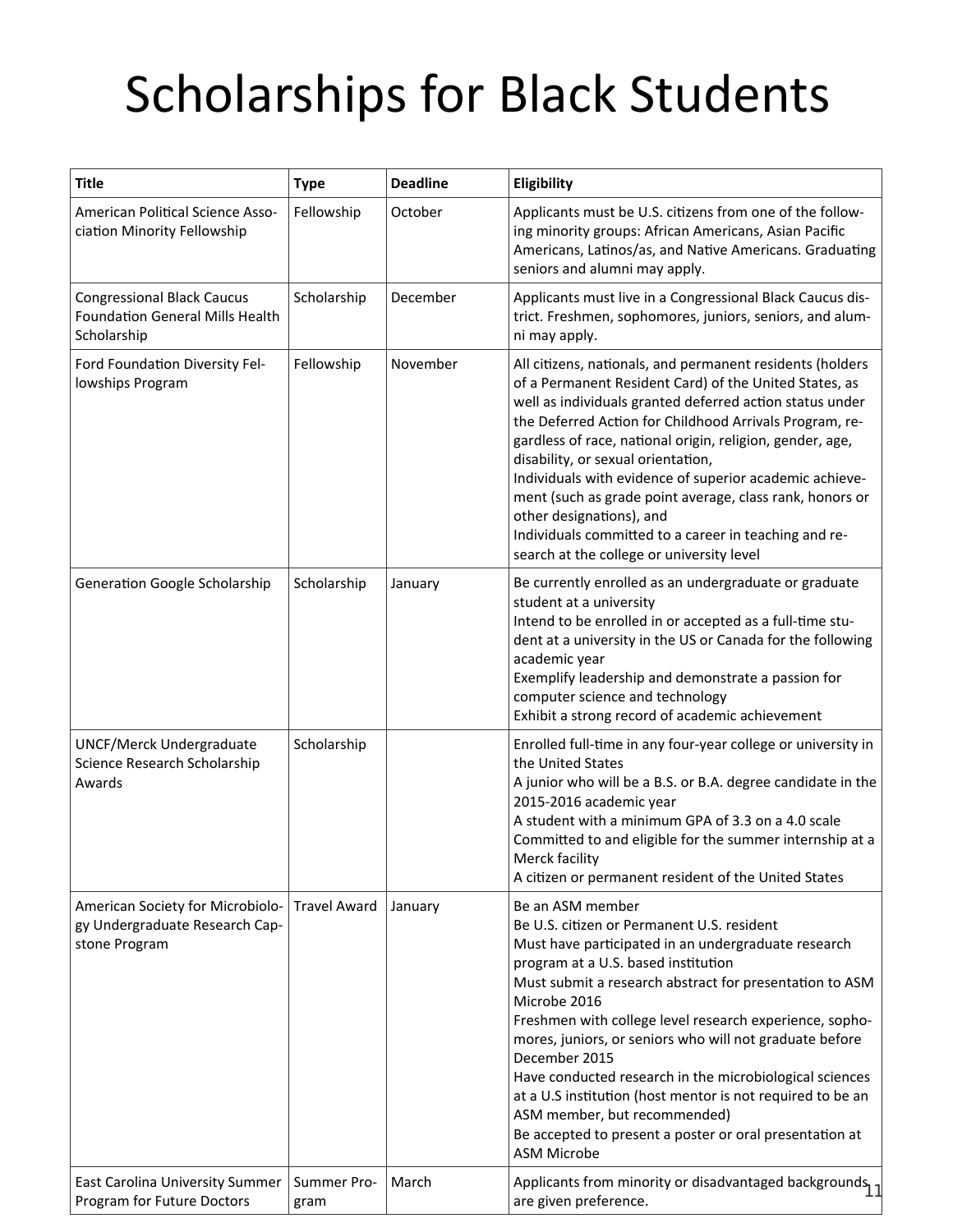| <b>Title</b>                                                                               | <b>Type</b> | <b>Deadline</b>      | Eligibility                                                                                                                                                                                                                                                                                                                                                                                                                                                                               |
|--------------------------------------------------------------------------------------------|-------------|----------------------|-------------------------------------------------------------------------------------------------------------------------------------------------------------------------------------------------------------------------------------------------------------------------------------------------------------------------------------------------------------------------------------------------------------------------------------------------------------------------------------------|
| Dr. Julianne Malveaux Scholar-<br>ship Application                                         | Scholarship | January 1-March<br>1 | AFRICAN AMERICAN FEMALE<br>COLLEGE SOPHOMORE OR JUNIOR ENROLLED IN AN AC-<br><b>CREDITED COLLEGE OR UNIVERSITY</b><br>CUMULATIVE GRADE POINT AVERAGE (GPA) OF 3.0 OR<br>ABOVE ON A 4.0 SCALE<br><b>UNITED STATES CITIZEN</b><br>COMPLETE THE SCHOLARSHIP APPLICATION ONLINE<br>SUBMIT A 1000 WORD ESSAY ON THE TOPIC: YOUR CA-<br>REER PLANS AND THEIR RELEVANCE TO THE DR.                                                                                                               |
| THE DR. BLANCA MOORE-VELEZ<br>WOMAN OF SUBSTANCE SCHOL-<br><b>ARSHIP</b>                   | Scholarship | January 1-March<br>1 | AFRICAN AMERICAN FEMALE - AGE 35+<br>UNDERGRADUATE STUDENT ENROLLED IN AN ACCREDIT-<br>ED COLLEGE OR UNIVERSITY<br>CUMULATIVE GRADE POINT AVERAGE (GPA) 3.0 OR<br>ABOVE ON A 4.0 SCALE BY FEBRUARY 1ST<br>UNITED STATES CITIZEN<br>COMPLETE THE SCHOLARSHIP APPLICATION ONLINE                                                                                                                                                                                                            |
| <b>Congressional Black Caucus</b><br>Spouses Education Scholarship                         | Scholarship | May                  | This scholarship awards scholarships to academically<br>talented and highly motivated students of all majors who<br>intend to pursue full-time undergraduate, graduate, or<br>doctoral degrees. Selected applicants will be qualified                                                                                                                                                                                                                                                     |
| <b>Congressional Black Caucus</b><br>Spouses Visual Arts Scholarship                       | Scholarship | April                | U.S. citizen or permanent U.S. resident<br>Currently/planning to be enrolled in the upcoming aca-<br>demic year as a full-time undergraduate student<br>(students pursuing a graduate degree in the fall are ineli-<br>gible)<br>Have a minimum 2.5 GPA on a 4.0 scale<br>Be pursuing a major and career in a visual art<br>Exhibit leadership and community service<br>Selected applicants will be qualified African-American or                                                         |
| <b>Congressional Black Caucus</b><br>Spouses Heineken USA Perform-<br>ing Arts Scholarship | Scholarship | April                | U.S. citizen or permanent U.S. resident<br>Currently/planning to be enrolled in the upcoming aca-<br>demic year as a full-time undergraduate student<br>(students pursuing a graduate degree in the fall are ineli-<br>gible)<br>Have a minimum 2.5 GPA on a 4.0 scale<br>Pursuing a major and career in a performing art<br>Exhibit leadership ability and participate in community<br>service activities<br>Selected applicants will be qualified African-American or<br>black students |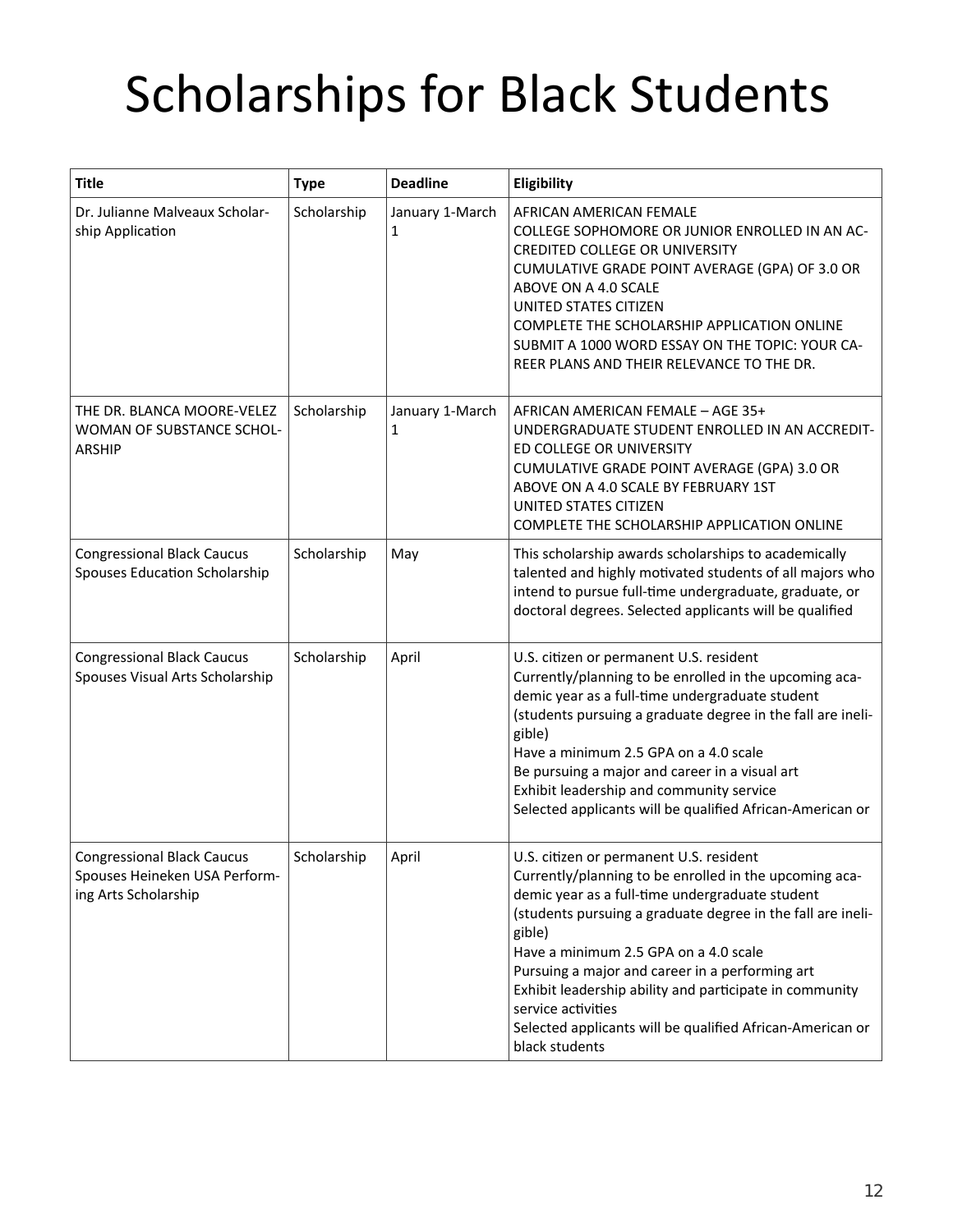| <b>Title</b>                                                                    | <b>Type</b> | <b>Deadline</b>                                     | Eligibility                                                                                                                                                                                                                                                                                                                                                                                                                                                                                                                                                                                                                                                                                                                                                                                                                           |
|---------------------------------------------------------------------------------|-------------|-----------------------------------------------------|---------------------------------------------------------------------------------------------------------------------------------------------------------------------------------------------------------------------------------------------------------------------------------------------------------------------------------------------------------------------------------------------------------------------------------------------------------------------------------------------------------------------------------------------------------------------------------------------------------------------------------------------------------------------------------------------------------------------------------------------------------------------------------------------------------------------------------------|
| William Randolph Hearst En-<br>dowed Fellowship for Minority<br><b>Students</b> | Fellowship  | November;<br>March; Septem-<br>ber.<br>Respectively | Candidates for this fellowship are highly motivated grad-<br>uate or undergraduate students from underrepresented<br>communities of color. Candidates must be enrolled at an<br>institution of higher education for the semester which<br>they will be applying. Summer candidates must show<br>proof of enrollment for the upcoming fall semester. Each<br>candidate should have an excellent academic record and<br>also have the following:<br>1. Demonstrated interest or experience in nonprofit or-<br>ganizations, philanthropy, and the social sector;<br>2. Excellent research and writing skills;<br>3. Demonstrated financial need; and<br>4. U.S. citizenship or U.S. permanent residency. Students<br>approved for participation in the federal Deferred Action<br>for Childhood Arrivals program are eligible to apply. |
| RMHC/African-American Future<br>Achievers                                       | Scholarship | Application<br>opens in October                     | Applicant must have at least one parent of African Amer-<br>ican or Black Caribbean heritage.                                                                                                                                                                                                                                                                                                                                                                                                                                                                                                                                                                                                                                                                                                                                         |
| Box Engineering Diversity Schol-<br>arship                                      | Scholarship | October                                             | Must be pursuing a degree in computer science, or a<br>related field.<br>Must identify as part of an underrepresented group in<br>computer science e.g. blacks, hispanics or women.<br>Applicants must be a current undergraduate student at<br>an accredited four year university or a community col-<br>lege student in the United States. High school students<br>are not applicable. Community college students must<br>transfer to an accredited four year university by Fall<br>2017.<br>Applicants must have a graduation date of 2018 or later.<br>Must be a US citizen or legal permanent resident as of<br>the date of application submission.<br>Must be available to travel to Box Headquarters in Red-<br>wood City, CA for the finalist weekend Dec 1-3, 2016<br>(Box may sponsor domestic travel within the US).       |
| AERA Minority Dissertation Fel-<br>lowship Program in Education<br>Research     | Fellowship  | November                                            | Eligible graduate students for the AERA Minority Disser-<br>tation Fellowship in Education Research will be at the<br>writing stage of their dissertation by the beginning of the<br>fellowship. The dissertation study should focus on an<br>education research topic such as high stakes testing; eth-<br>nic studies/curriculum; tracking; STEM development;<br>measurement of achievement and opportunity gaps;<br>English language learners; or bullying and restorative<br>justice. Applicants can come from graduate programs<br>and departments in education research, the humanities,<br>or social or behavioral science disciplinary or interdisci-<br>plinary fields, such as economics, political science, psy-<br>chology, or sociology.                                                                                 |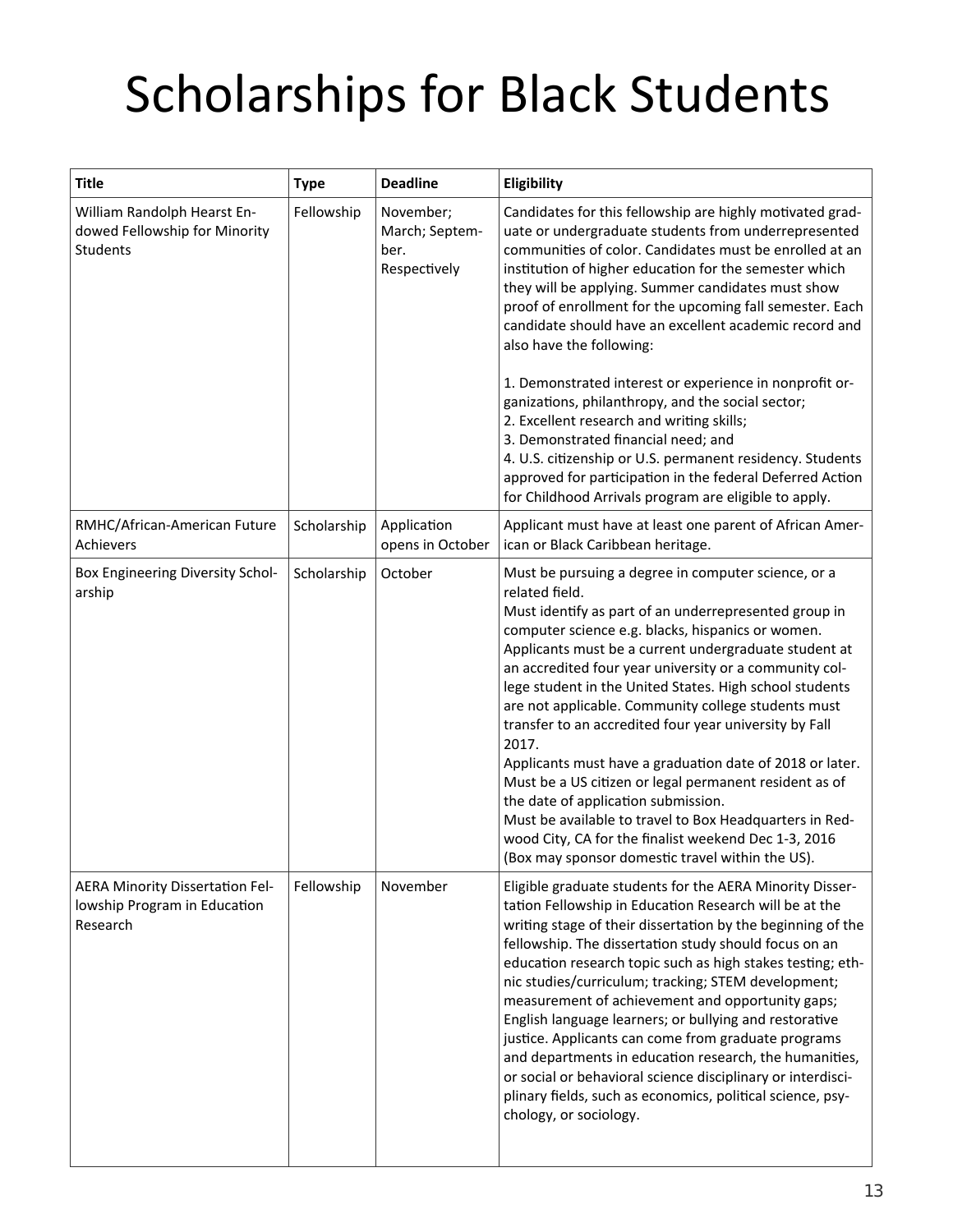| <b>Title</b>                                         | <b>Type</b>                           | <b>Deadline</b> | Eligibility                                                                                                                                                                                                                                                                                                                                                                                                                                                                                                                                                                                                                                                                                                                                                                                                                                                                                                  |
|------------------------------------------------------|---------------------------------------|-----------------|--------------------------------------------------------------------------------------------------------------------------------------------------------------------------------------------------------------------------------------------------------------------------------------------------------------------------------------------------------------------------------------------------------------------------------------------------------------------------------------------------------------------------------------------------------------------------------------------------------------------------------------------------------------------------------------------------------------------------------------------------------------------------------------------------------------------------------------------------------------------------------------------------------------|
| AICPA Fellowship for Minori-<br>ty Doctoral Students | Fellowship                            | May             | a) Applied to a doctoral program and awaiting word<br>on acceptance; b) been accepted into a doctoral<br>program; or c) already matriculated in a doctoral<br>program and pursuing appropriate coursework<br>Earned a Master's Degree and/or completed at least<br>3 years of full-time experience in the accounting<br>practice<br>Minority student of Black or African American; His-<br>panic or Latino; or Native American ethnicity<br>Attend school on a full-time basis and plan to remain<br>enrolled full-time until attaining doctoral degree<br>Agree not to work full-time in a paid position or ac-<br>cept responsibility for teaching more than one<br>course per semester as a teaching assistant, or ded-<br>icate more than one quarter of my time as a re-<br>search assistant<br>CPA or plan to pursue the CPA credential<br>U.S. citizen or permanent resident (green card hold-<br>er) |
| The Institute for Responsible<br>Citizenship         | Fellowship                            | February        | Applicants must have sophomore standing at an<br>accredited college or university and have completed<br>at least one academic year on a college campus.<br>First-year students with sophomore status are not<br>eligible to apply. Second year community college<br>students are welcome to apply, but must show proof<br>of acceptance to a four-year institution before begin-<br>ning their first summer in the Institute.<br>Applicants must be willing commit to two consecu-<br>tive summers in the Institute.                                                                                                                                                                                                                                                                                                                                                                                         |
| Anna Julia Cooper Center                             | Conference- Know<br><b>Her Truths</b> |                 |                                                                                                                                                                                                                                                                                                                                                                                                                                                                                                                                                                                                                                                                                                                                                                                                                                                                                                              |
| People's Institute for Surviv-<br>al and Beyond      | <b>Workshops- Undoing</b><br>Racism   |                 |                                                                                                                                                                                                                                                                                                                                                                                                                                                                                                                                                                                                                                                                                                                                                                                                                                                                                                              |
| Urban Bush Women Sum-<br>mer Leadership Institute    | Fellowship                            |                 |                                                                                                                                                                                                                                                                                                                                                                                                                                                                                                                                                                                                                                                                                                                                                                                                                                                                                                              |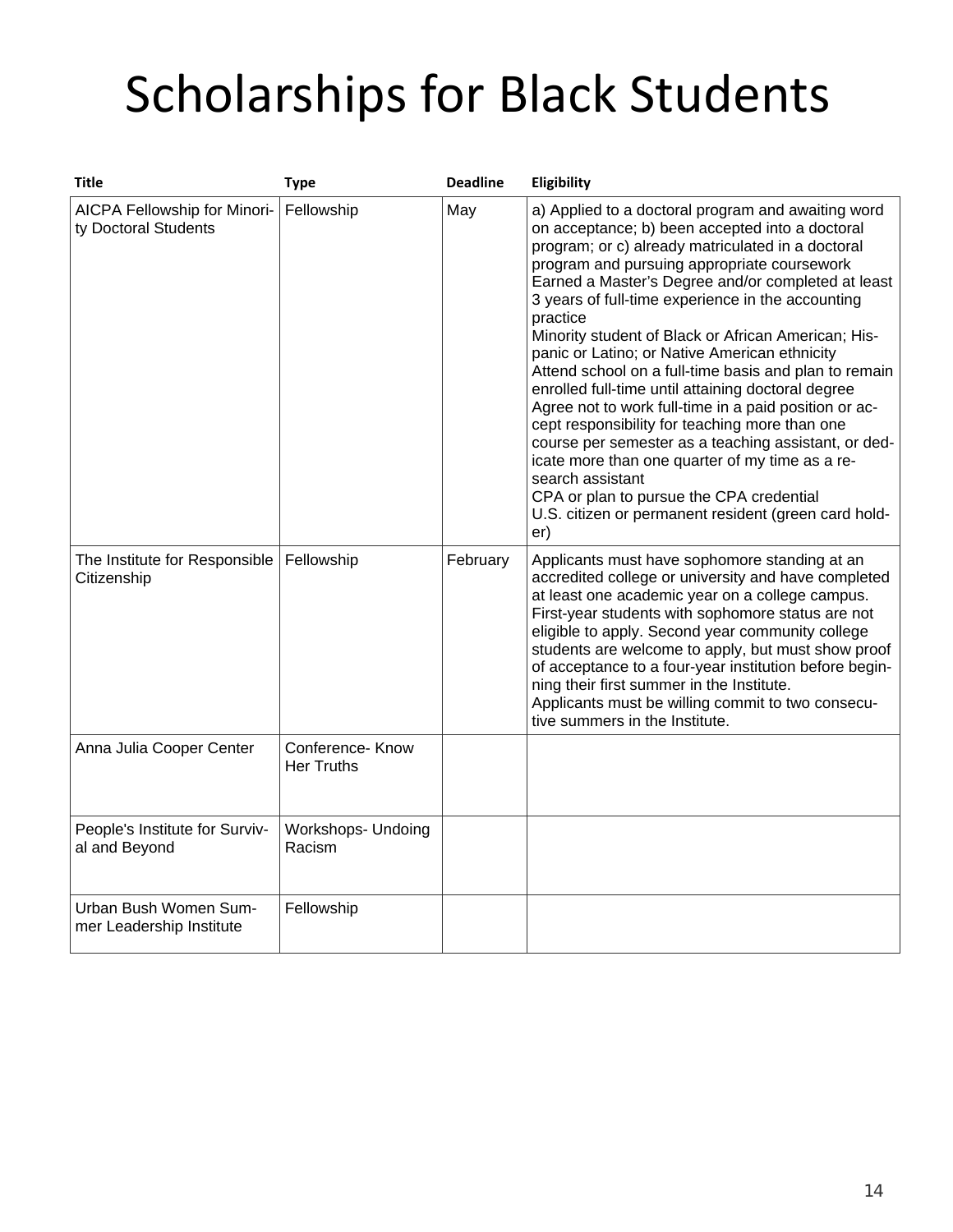### 7C Career Services

| <b>College/Department Name</b>                                                                            | <b>Contact Name and Title</b>                             | <b>Address</b>                                                              | Phone          | Email                                      |
|-----------------------------------------------------------------------------------------------------------|-----------------------------------------------------------|-----------------------------------------------------------------------------|----------------|--------------------------------------------|
| Pomona College Career Develop-<br>ment Office                                                             | Mary Raymond; Associate<br>Dean of Students               | Alexander Hall                                                              | (909) 621-8144 | ca-<br>reer.developm<br>ent@pomona.<br>edu |
| <b>Claremont Graduate University</b><br><b>Career Development Office</b>                                  | Christine Kelly; Director of<br><b>Career Development</b> | 131 E. 10th St.<br>Claremont, CA<br>91711                                   | 909-621-8177   | ca-<br>reer.developm<br>ent@cgu.edu        |
| <b>Claremont McKenna College Ca-</b><br>reer Services @ the Soll Center for<br><b>Student Opportunity</b> |                                                           | 390 E. Ninth<br><b>Street</b><br>Claremont, CA<br>91711                     | (909) 607-7038 | careerserv-<br>ices@cmc.edu                |
| <b>Keck Graduate Institute Career</b><br><b>Services</b>                                                  | Angela Cossey; Director of<br>Career Services             | Building 535                                                                | (909) 607-0102 | ca-<br>reer_services<br>@kgi.edu           |
| <b>Scripps College Career Planning &amp;</b><br><b>Resources</b>                                          | Vicki P. Klopsch; Executive<br><b>Director</b>            | 1030 Columbia<br>Ave. #2018<br>Claremont, CA<br>91711                       | (909) 621-8180 | ca-<br>reers@scripps<br>college.edu        |
| <b>Harvey Mudd College</b>                                                                                |                                                           | 301 Platt Blvd.<br>Claremont, CA<br>91711                                   | 909.621.8091   | ca-<br>reer_services<br>@hmc.edu           |
| <b>Pitzer College Career Services</b>                                                                     |                                                           | 1050 N. Mills<br>Avenue<br>Claremont, CA<br>91711; Scott<br><b>Hall 126</b> | 909.621.8519   | careerserv-<br>ices@pitzer.e<br>du         |

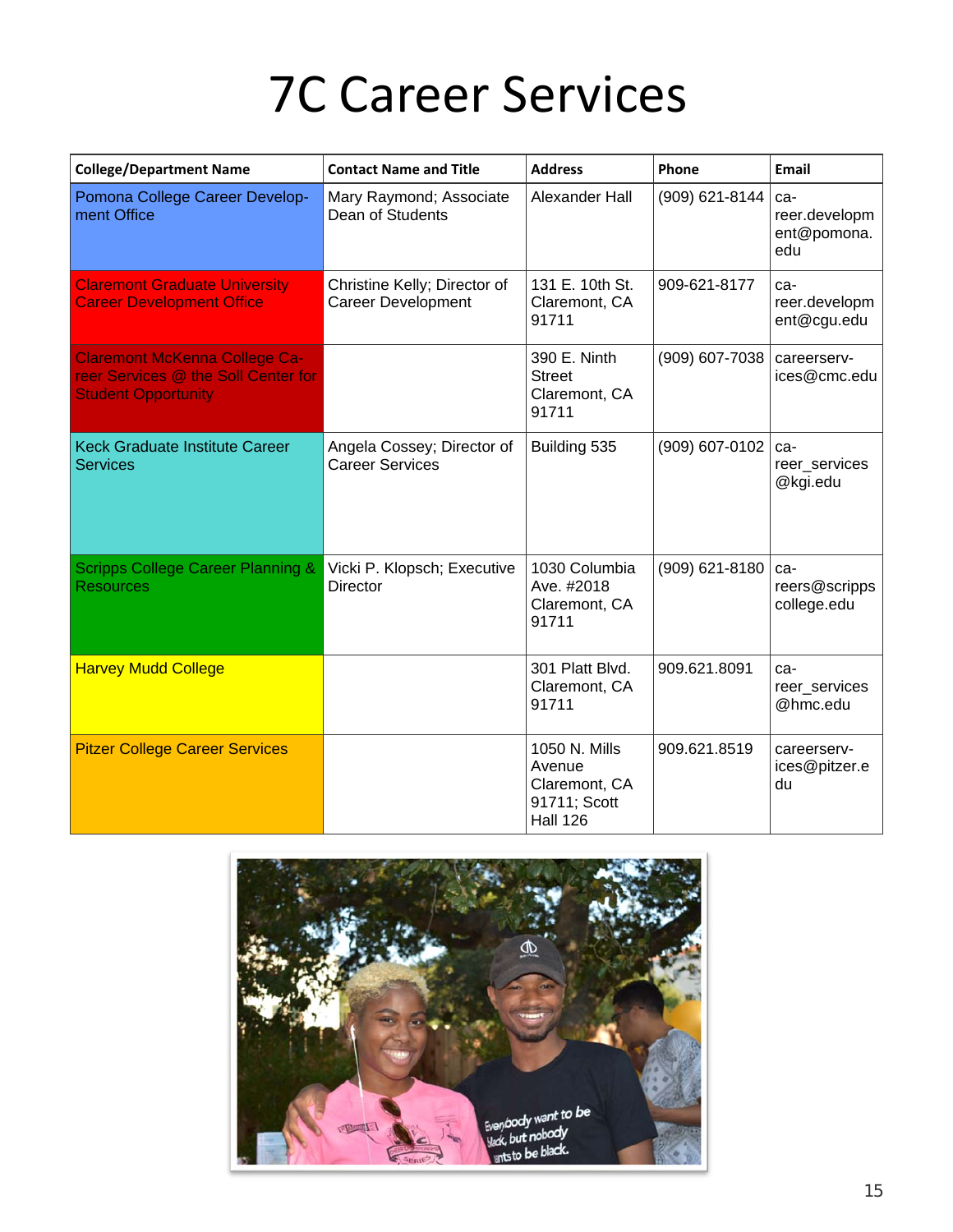### 7C Campus Life and Student Services

| <b>College/Department Name</b>                     | <b>Contact Name and</b><br>Title                                                                                                                               | <b>Address</b>                                                                                                            | Phone                                                               | Email                               |
|----------------------------------------------------|----------------------------------------------------------------------------------------------------------------------------------------------------------------|---------------------------------------------------------------------------------------------------------------------------|---------------------------------------------------------------------|-------------------------------------|
| <b>Student Disability Resource</b><br>Center       | Dr. Tammy R.<br>Tucker Green, Di-<br>rector                                                                                                                    | Tranquada Stu-<br>dent Services<br>Center<br>1st Floor, 757<br>College Way<br>Claremont, CA,<br>91711                     | (909) 607-7419                                                      | sdrc@cuc.claremont.edu              |
| <b>Chaplains Office</b>                            | Father Joe Fenton;<br>Pastor Jeff Liou,<br>PhD; Imam Adeel<br>Zeb; Rabbi Danny<br>Shapiro; Communi-<br>ty Service Officer<br>Seth Rushton; So-<br>corro Chavez | <b>McAlister Center</b><br>for Religious<br><b>Activities</b><br>919 North Co-<br>lumbia Avenue<br>Claremont, CA<br>91711 | (909) 621-8685                                                      | chap-<br>lains@cuc.claremont.edu    |
| <b>Student Health Services</b><br>(SHS)            |                                                                                                                                                                | Tranquada Stu-<br>dent Services<br>Center - 1st<br>Floor<br>757 College<br>Way<br>Claremont, CA,<br>91711                 | (909) 621-8222<br><b>After Hours</b><br>Emergency<br>(909) 607-2000 | SHSrec-<br>ords@cuc.claremont.edu   |
| Queer Resource Center of<br>The Claremont Colleges |                                                                                                                                                                | Pomona Col-<br>lege, Queer Re-<br>source Center<br>395 E. 6th<br>Street,<br>Claremont, CA                                 | $(909)$ 607-1817                                                    | QRCClaremont@gmail.com              |
| <b>EmPower Center</b>                              |                                                                                                                                                                | 1030 Dartmouth<br>Avenue<br>Claremont, CA<br>91711                                                                        | 909-607-2689                                                        | RShahEmPOW-<br>ER@cuc.claremont.edu |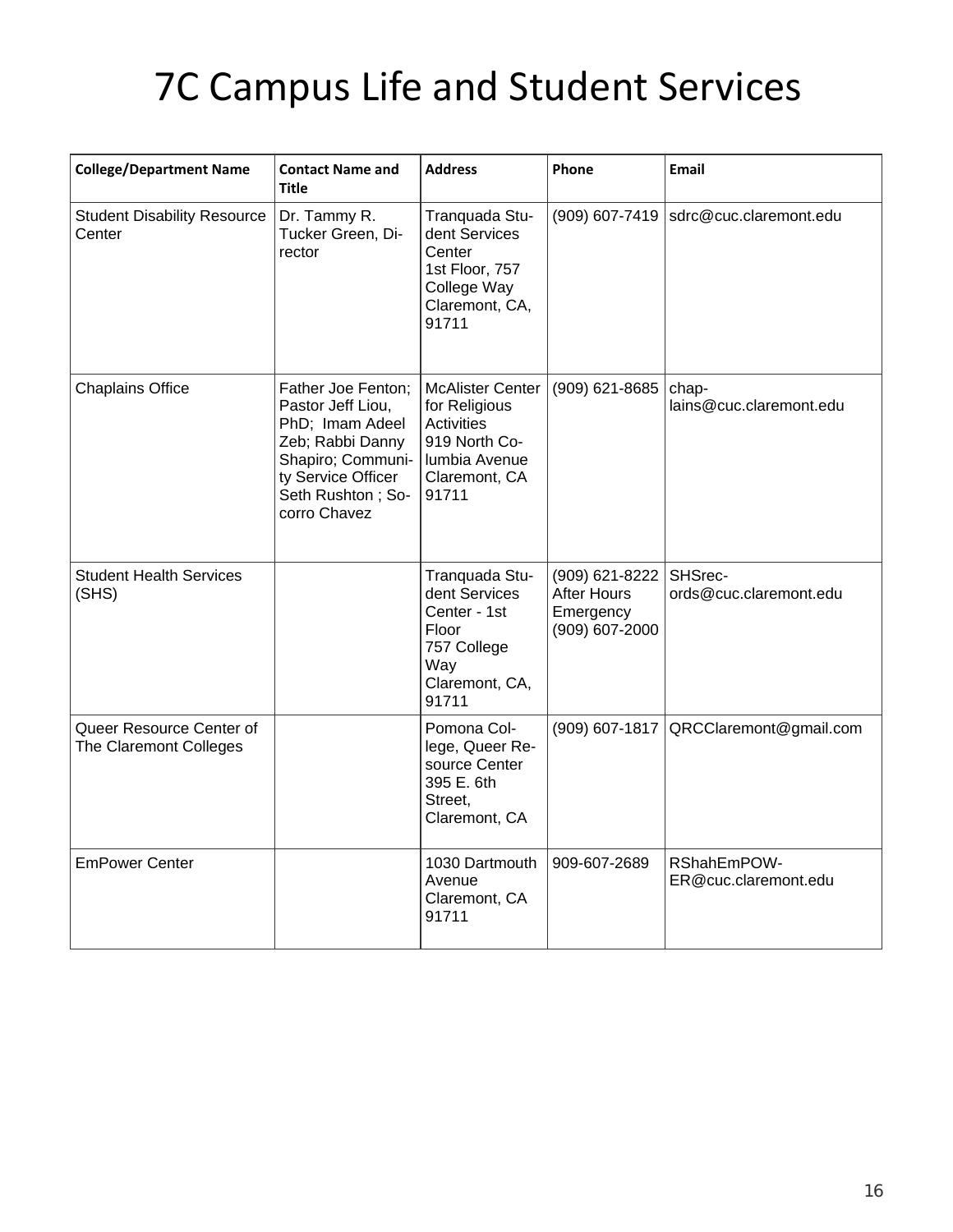### 7C Campus Life and Student Services

| <b>College/Department Name</b>                                                | <b>Contact Name and Title</b>                                                  | <b>Address</b>                                                                                            | Phone                                          | <b>Email</b>                                               |
|-------------------------------------------------------------------------------|--------------------------------------------------------------------------------|-----------------------------------------------------------------------------------------------------------|------------------------------------------------|------------------------------------------------------------|
| <b>Health Education Out-</b><br>reach                                         | Elizabeth Amezcua, HEO<br><b>Director</b><br>Alex Washburn, Health<br>Educator | Address   Tran-<br>quada Student<br>Services Center<br>1st Floor, 757<br>College Way<br>Claremont, CA,    | (909) 607-3602                                 | heo@cuc.claremont.edu                                      |
| <b>Claremont Colleges</b><br><b>Campus Safety Depart-</b><br>ment             |                                                                                | 150 E 8th St,<br>Claremont, CA<br>91711                                                                   | (909) 607-2000<br>or (909) 607-<br>7233 (SAFE) | dis-<br>patch@cuc.claremont.ed<br>$\underline{\mathsf{u}}$ |
| <b>CUC's Connection</b>                                                       |                                                                                | Claremont Col-<br>legesLibrary -<br>1st Floor<br>800 North Dart-<br>mouth Ave.<br>Claremont, CA,          | (909) 607-3969                                 | connec-<br>tion@cuc.claremont.edu                          |
| <b>Chicano Latino Student</b><br>Affairs (CLSA)                               |                                                                                | Tranquada Stu-<br>dent Services<br>Center - 2nd<br>Floor<br>757 College<br>Way<br>Claremont, CA,<br>91711 |                                                | $(909)$ 621-8044   clsa@cuc.claremont.edu                  |
| Intercollegiate Feminist<br>Center for Teaching, Re-<br>search and Engagement |                                                                                | 1030 Columbia<br>Avenue, Box<br>2005,<br>Claremont, CA<br>91711                                           | 909.621.8274<br>or<br>909.607.3250             | ifc@scrippscollege.edu                                     |

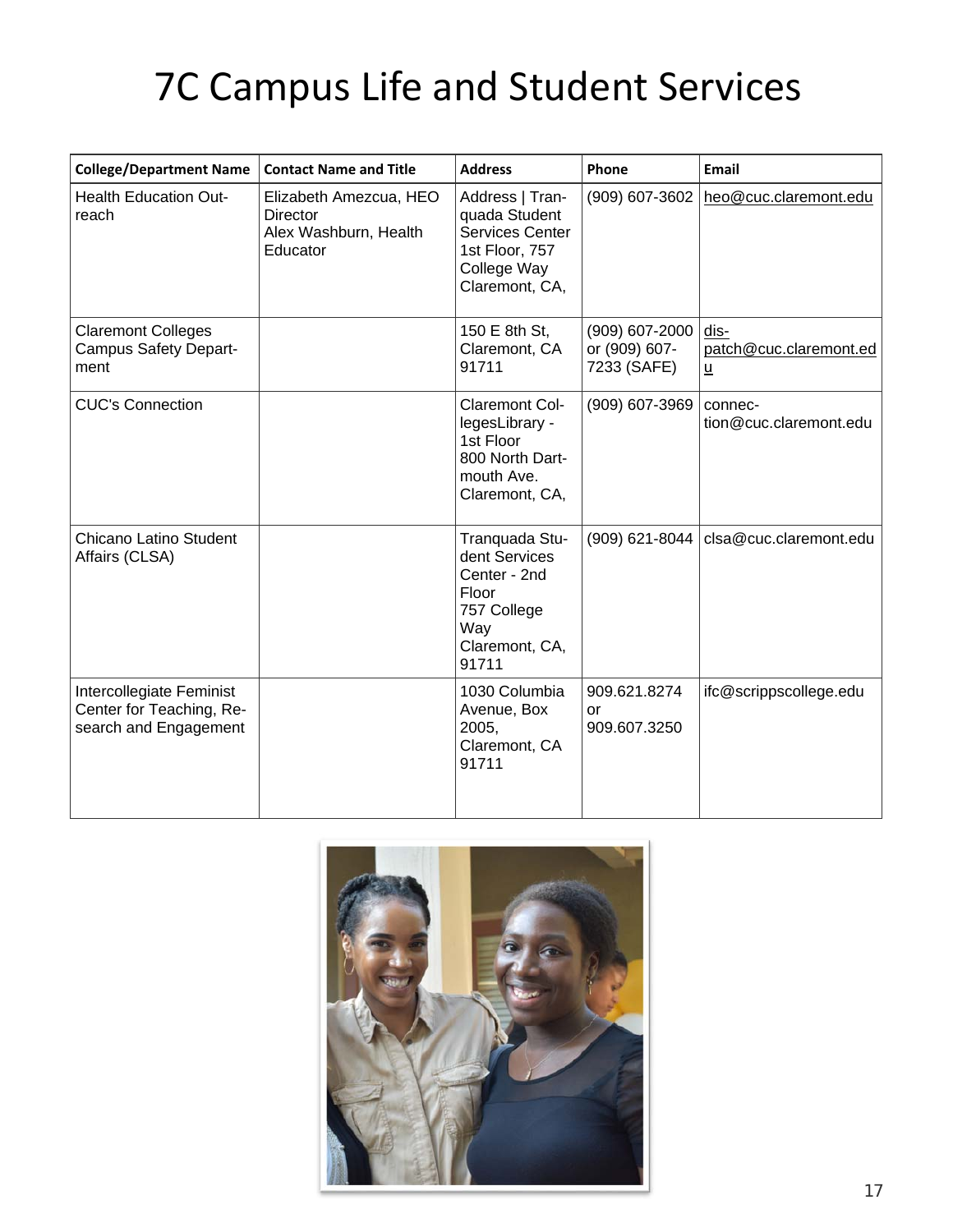### Title IX Coordinators by Campus

| <b>College/Department Name</b>                 | <b>Contact Name and Title</b>                                   | <b>Address</b>                                                                                          | Phone            | Email                                            |
|------------------------------------------------|-----------------------------------------------------------------|---------------------------------------------------------------------------------------------------------|------------------|--------------------------------------------------|
| Pomona College                                 | Lisa Beckett, Interim Title<br>IX Coordinator                   | <b>Rains Center</b><br>225                                                                              | 909-621-8017     | Li-<br>sa_beckett@pomona.ed<br>u                 |
| <b>Claremont Graduate</b><br><b>University</b> | Elysabeth "Lisa" Flores<br>Griffith, AVP, Student Ser-<br>vices | 150 E. 10th<br><b>Street</b><br>Claremont, CA<br>91711                                                  | 909-607-1887     | Elysa-<br>beth.Flores@cgu.edu                    |
| <b>Claremont McKenna</b><br><b>College</b>     | Lynzie De Veres                                                 | <b>Marian Miner</b><br>Cook Athenae-<br>um, Room 217<br>385 E. 8th<br>Street,<br>Claremont, CA<br>91711 | $(909)$ 607-8131 | Ideveres@cmc.edu                                 |
| <b>Scripps College</b>                         | Sally Steffen                                                   |                                                                                                         |                  | $(909)$ 607-7142 ssteffen@scrippscollege<br>.edu |
| <b>Harvey Mudd College</b>                     | Deborah Kahn                                                    | Sprague 102<br>301 Platt Boule-<br>vard<br>Claremont, CA<br>91711                                       | 909.607.3148     | dkahn@hmc.edu                                    |
| <b>Pitzer College</b>                          | Corinne Vorenkamp                                               | 212 Broad Cen-<br>ter<br>1050 N. Mills<br>Avenue<br>Claremont, CA<br>91711                              | 909-607-2958     | corinne_vorenkamp@pit<br>zer.edu                 |
| <b>Keck Graduate Institute</b>                 | Cheryl Merritt, Director of<br><b>Human Resources</b>           | Building 215,<br><b>Room 201</b><br>535 Watson<br><b>Drive</b><br>Claremont, CA<br>91711                |                  | $(909)$ 607-7853 Cheryl_Merritt@kgi.edu          |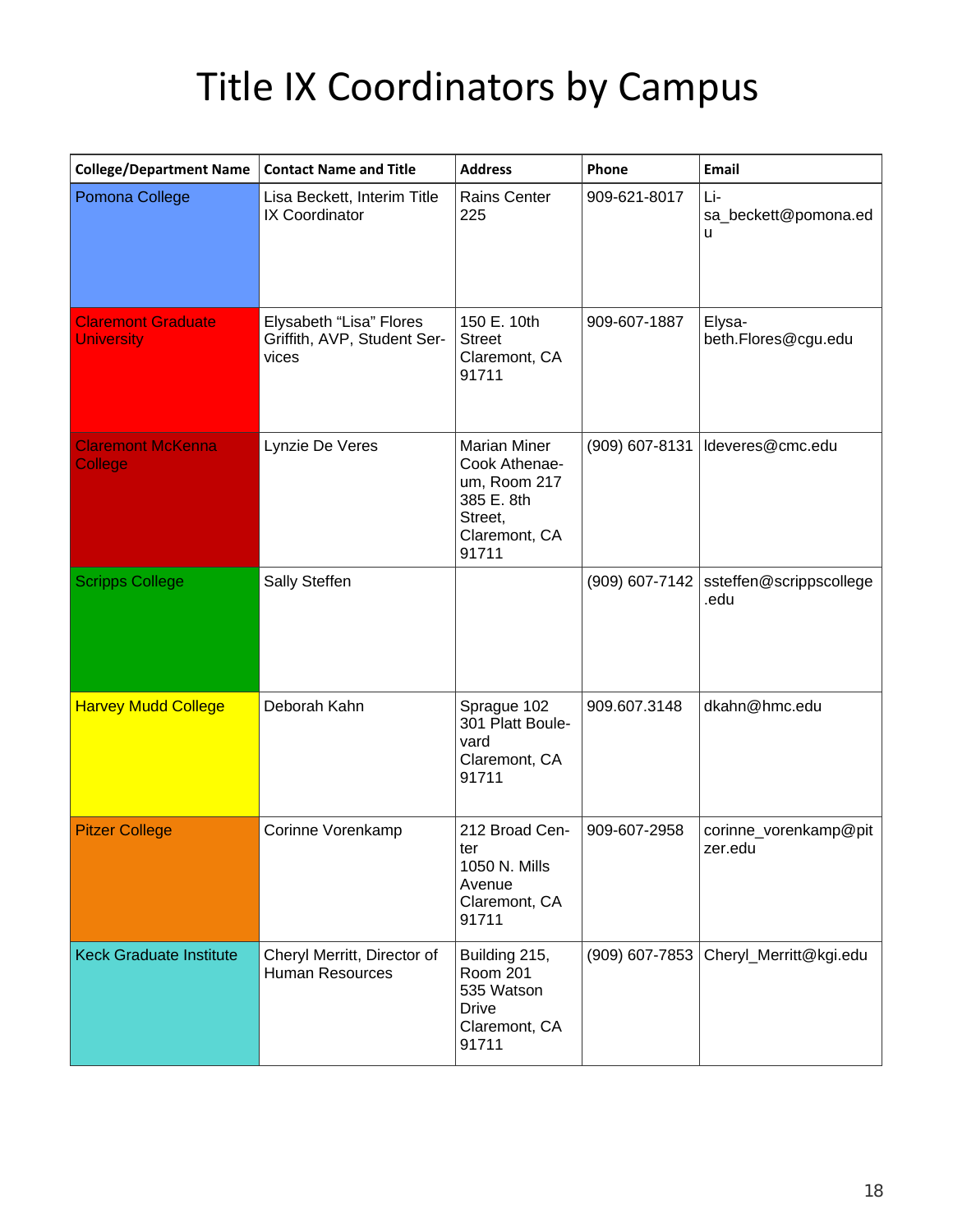#### Los Angeles‐Centered Events and Services

| <b>Name</b>                                                        | Category                                   | <b>Address</b>                                                                                                                          | <b>Phone</b>                            | Website                                        |
|--------------------------------------------------------------------|--------------------------------------------|-----------------------------------------------------------------------------------------------------------------------------------------|-----------------------------------------|------------------------------------------------|
| <b>Black Book LA</b>                                               | Events/Housing/Black-<br>owned Buisnesses  |                                                                                                                                         |                                         | www.blkbkla.com                                |
| Saniyyah Mayo                                                      | Motivational Speaker;<br>Author; Therapist | Mailing: 12223 High-<br>land Ave. #106-580<br>Rancho Cucamonga,<br>CA 91739                                                             | @saniyyahmayo                           | www.saniyyahmayo.com                           |
| African American<br>Museum of Begin-<br>nings                      | Culture/Museum                             | The Village at Indian<br>Hill (west of the Po-<br>mona Swap Meet)<br>1460 E. Holt Ave.<br>Entrance 3, Suite<br>188. Pomona, CA<br>91766 | (909)-622-1240                          | www.africanamericanmuseu<br>mofbeginnings.org  |
| <b>LA Curly Girls</b>                                              | Events/Black-owned<br>Businesses           |                                                                                                                                         |                                         | http://www.lacurlygirls.com/<br>home.html      |
| <b>Black Business</b><br>Women Rock                                | Events/Education/<br>Networking/Resources  |                                                                                                                                         | Info<br>@blackbusiness<br>womenrock.com | http://<br>www.blackbusinesswomenro<br>ck.com/ |
| <b>Black N LA</b>                                                  | Events/ Business Di-<br>rectory            |                                                                                                                                         |                                         | http://www.blacknla.com/<br>wp2/               |
| <b>Black Cultural</b><br>Events                                    | Events/ Business Di-<br>rectory            |                                                                                                                                         |                                         | http://<br>www.blackculturalevents.co<br>m/    |
| LA Hip Hop<br>Events                                               | Live Music/Concerts/<br>Events             |                                                                                                                                         |                                         | http://lahiphopevents.com/                     |
| <b>Inland Empire</b><br><b>Black History</b><br><b>Month Guide</b> | Events                                     | http://<br>www.ieshineon.com/<br>guide/inland-empire-<br>black-history-month-<br>guide-/                                                |                                         |                                                |
| <b>Black Chamber of</b><br>Commerce                                | Events                                     | http://<br>bccinlandem-<br>pire.com/news-and-<br>events/                                                                                |                                         |                                                |

#### Local Discounts and Coupons for Students

| 909 Pink Book    | http://909pinkbook.com/store/pink-book/                      |
|------------------|--------------------------------------------------------------|
| 21 Choices       | http://www.21choices.com/                                    |
| WingStop         | https://order.wingstop.com/menu/wingstop-426-pomona-ca-91767 |
| Local Businesses | https://aspc.pomona.edu/eatshop/businesses/                  |
|                  | 19                                                           |